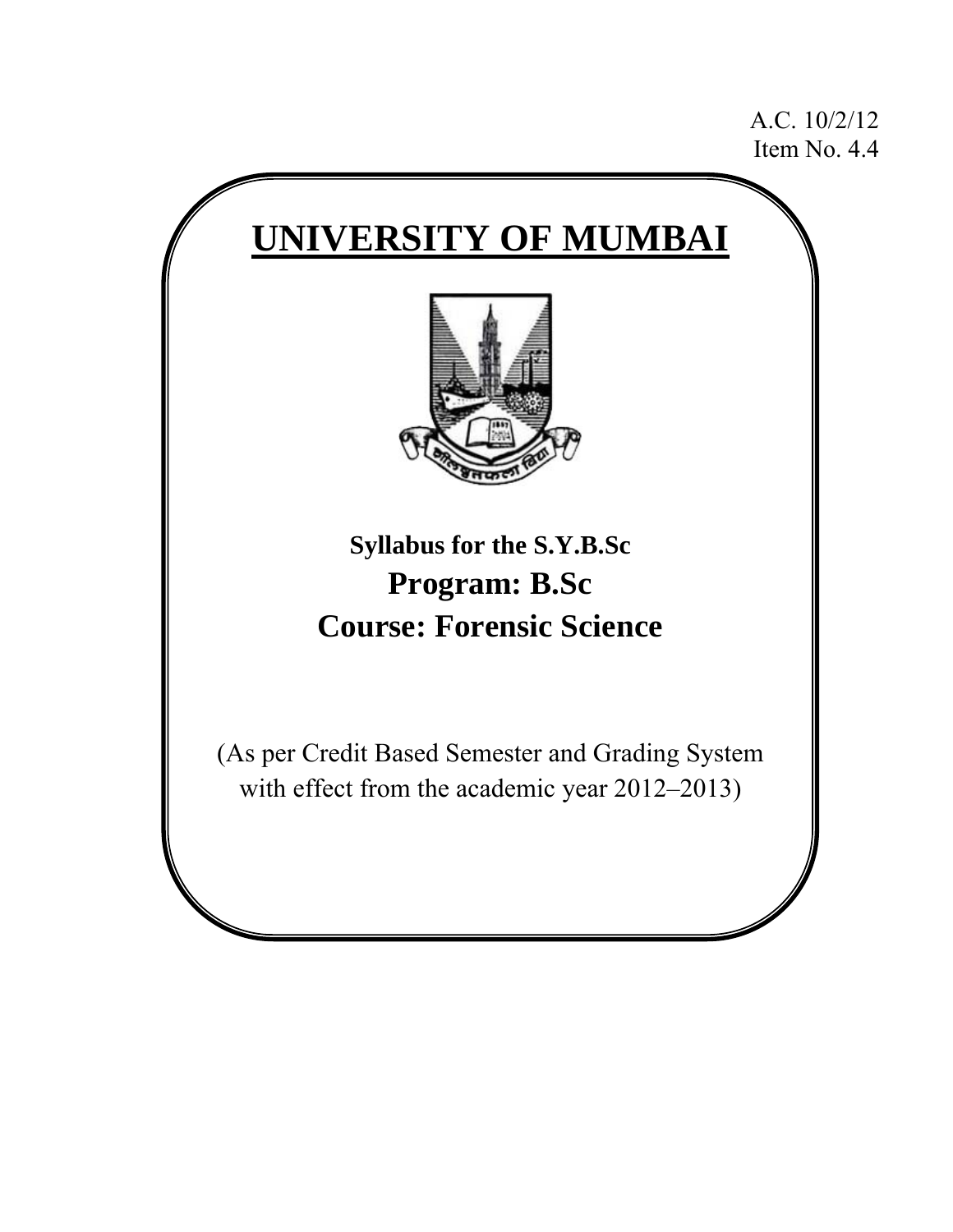# S.Y.B.Sc. Forensic Science Syllabus for Credit Based and Grading System To be implemented from the Academic year 2012-2013 **SEMESTER III**

|                               | <b>B. Sc. Forensic Science</b>             |           |                                            |                       |      |                    |      |                     |      |                   |      |                      |                |                |
|-------------------------------|--------------------------------------------|-----------|--------------------------------------------|-----------------------|------|--------------------|------|---------------------|------|-------------------|------|----------------------|----------------|----------------|
|                               | S.Y. III Sem                               |           | <b>Class Room Instruction Face to Face</b> |                       |      |                    |      |                     |      |                   |      | $50$ Hrs. = 1 Credit |                |                |
| Course                        | <b>Title</b>                               | Per Week  |                                            | 15 Week<br>(Per Sem.) |      | Per Sem.<br>(Hrs.) |      | <b>Notinal Hrs.</b> |      | <b>Total Hrs.</b> |      | <b>Credits</b>       |                | Total          |
| Code                          |                                            | L(50 min) | P(50 min)                                  | Lect.                 | Pra. | Lect.              | Pra. | Lect.               | Pra. | Lect.             | Pra. | Lect.                | Pra.           | <b>Credits</b> |
| <b>USFS 301</b>               | <b>Advanced Forensic</b><br>Science        | 4         |                                            | 60                    |      | 50                 |      | 50                  |      | 100               |      | $\overline{2}$       |                | $\overline{2}$ |
| <b>USFS 302</b>               | <b>Advanced Forensic</b><br>Chemistry      | 4         |                                            | 60                    |      | 50                 |      | 50                  |      | 100               |      | $\overline{2}$       |                | $\overline{2}$ |
| <b>USFS 303</b>               | <b>Advanced Forensic</b><br><b>Physics</b> | 4         |                                            | 60                    |      | 50                 |      | 50                  |      | 100               |      | $\overline{2}$       |                | $\overline{2}$ |
| <b>USFS 304</b>               | <b>Advanced Forensic</b><br>Biology        | 4         |                                            | 60                    |      | 50                 |      | 50                  |      | 100               |      | $\overline{2}$       |                | $\overline{2}$ |
| <b>USFS</b><br><b>EVS 305</b> | Environmental<br>Science                   | 4         |                                            | 60                    |      | 50                 |      | 50                  |      | 100               |      | $\overline{2}$       |                | $\overline{2}$ |
| <b>USFS 306</b>               | Advanced Digital &<br>Cyber Forensics      | 4         |                                            | 60                    |      | 50                 |      | 50                  |      | 100               |      | $\overline{2}$       |                | $\overline{2}$ |
| USFS 3P1                      | Forensic Science &                         |           | $\mathfrak{Z}$                             |                       | 45   |                    | 38   |                     | 37   |                   | 150  |                      | 3              | 3              |
|                               | <b>Forensic Chemistry</b>                  |           | 3                                          |                       | 45   |                    | 38   |                     | 37   |                   |      |                      |                |                |
|                               | Forensic Physics &                         |           | 3                                          |                       | 45   |                    | 38   |                     | 12   |                   | 100  |                      | $\overline{2}$ | $\overline{2}$ |
| USFS 3P2                      | Forensic Biology                           |           | 3                                          |                       | 45   |                    | 38   |                     | 12   |                   |      |                      |                |                |
| USFS 3P3                      | Digital & Cyber<br>Forensics               |           | $\mathfrak{Z}$                             |                       | 45   |                    | 38   |                     | 112  |                   | 150  |                      | 3              | $\mathfrak{Z}$ |
|                               | <b>Total</b>                               | 24        | 15                                         | 360                   | 225  | 300                | 190  | 300                 | 210  | 600               | 400  | 12                   | 8              | 20             |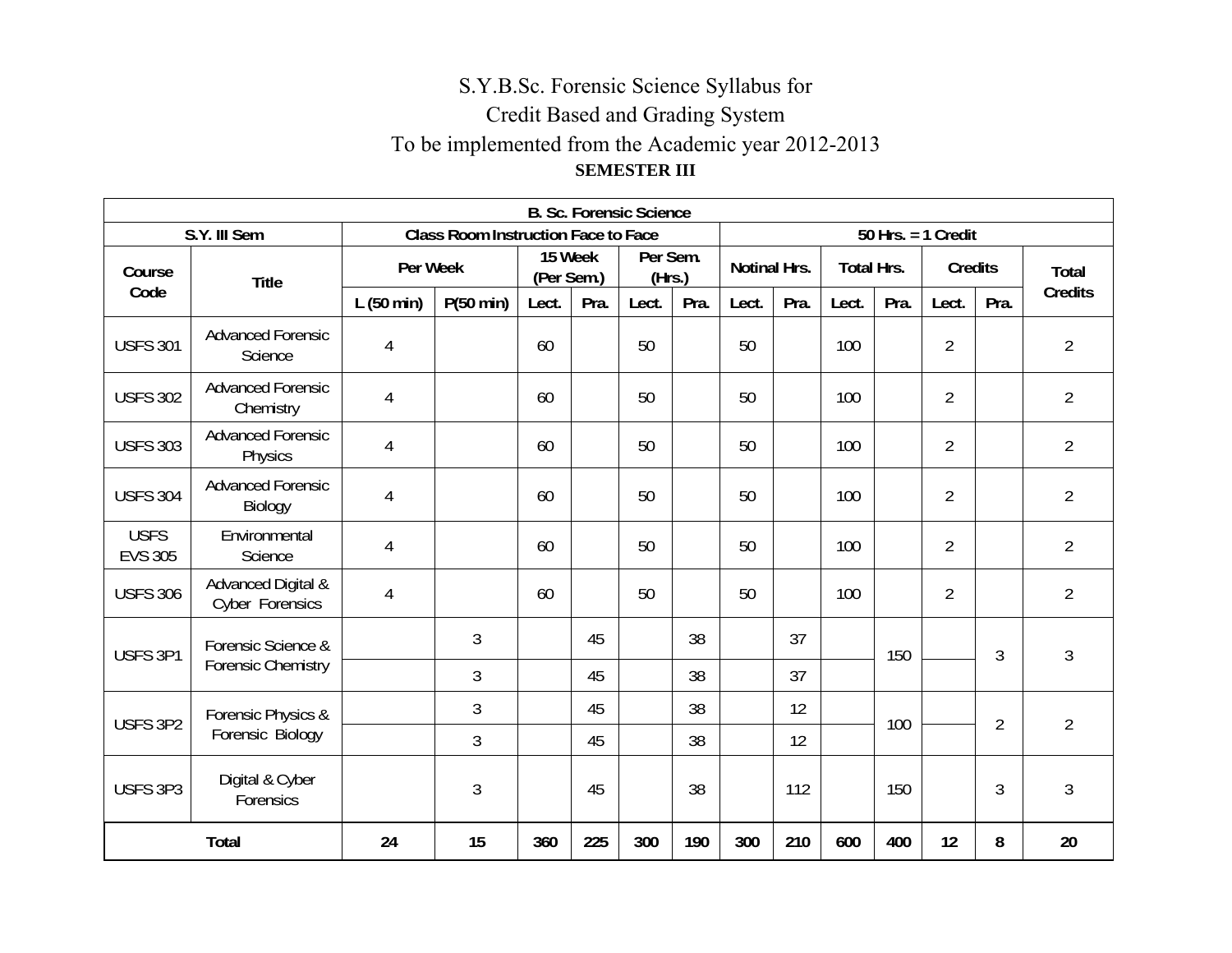#### **SEMESTER IV**

|                 | <b>B. Sc. Forensic Science</b>               |                |                                            |       |                                             |       |                        |       |                   |       |                |                        |                |                |  |
|-----------------|----------------------------------------------|----------------|--------------------------------------------|-------|---------------------------------------------|-------|------------------------|-------|-------------------|-------|----------------|------------------------|----------------|----------------|--|
|                 | S.Y. IV Sem                                  |                | <b>Class Room Instruction Face to Face</b> |       |                                             |       |                        |       |                   |       |                | $50$ Hrs. $= 1$ Credit |                |                |  |
| Course          |                                              | Per Week       |                                            |       | 15 Week<br>Per Sem.<br>(Per Sem.)<br>(Hrs.) |       | <b>Notinal</b><br>Hrs. |       | <b>Total Hrs.</b> |       | <b>Credits</b> |                        | <b>Total</b>   |                |  |
| Code            | <b>Title</b>                                 | L(50)<br>min)  | P(50)<br>min)                              | Lect. | Pra.                                        | Lect. | Pra.                   | Lect. | Pra.              | Lect. | Pra.           | Lect.                  | Pra.           | <b>Credits</b> |  |
| <b>USFS 401</b> | <b>Advanced Forensic</b><br>Science          | $\overline{4}$ |                                            | 60    |                                             | 50    |                        | 50    |                   | 100   |                | $\overline{2}$         |                | $\overline{2}$ |  |
| <b>USFS402</b>  | <b>Advanced Forensic</b><br>Chemistry        | $\overline{4}$ |                                            | 60    |                                             | 50    |                        | 50    |                   | 100   |                | $\overline{2}$         |                | $\overline{2}$ |  |
| <b>USFS 403</b> | <b>Advanced Forensic</b><br>Physics          | $\overline{4}$ |                                            | 60    |                                             | 50    |                        | 50    |                   | 100   |                | $\overline{2}$         |                | $\overline{2}$ |  |
| <b>USFS 404</b> | <b>Advanced Forensic</b><br><b>Biology</b>   | $\overline{4}$ |                                            | 60    |                                             | 50    |                        | 50    |                   | 100   |                | $\overline{2}$         |                | $\overline{2}$ |  |
| <b>USFS 405</b> | <b>Advanced Forensic</b><br>Psychology       | $\overline{4}$ |                                            | 60    |                                             | 50    |                        | 50    |                   | 100   |                | $\overline{2}$         |                | $\overline{2}$ |  |
| <b>USFS 406</b> | Advanced Digital &<br><b>Cyber Forensics</b> | $\overline{4}$ |                                            | 60    |                                             | 50    |                        | 50    |                   | 100   |                | 2                      |                | $\overline{2}$ |  |
|                 | Forensic Science &                           |                | 3                                          |       | 45                                          |       | 38                     |       | 37                |       |                |                        |                |                |  |
| <b>USFS 4P1</b> | Forensic Chemistry                           |                | $\overline{3}$                             |       | 45                                          |       | 38                     |       | 37                |       | 150            |                        | 3              | 3              |  |
|                 | Forensic Physics &                           |                | $\overline{3}$                             |       | 45                                          |       | 38                     |       | 12                |       |                |                        |                |                |  |
| <b>USFS 4P2</b> | Forensic Biology                             |                | 3                                          |       | 45                                          |       | 38                     |       | 12                |       | 100            |                        | $\overline{2}$ | $\overline{2}$ |  |
| <b>USFS 4P3</b> | Forensic Psychology<br>& Digital & Cyber     |                | 3                                          |       | 45                                          |       | 38                     |       | 37                |       | 150            | 3                      |                | 3              |  |
|                 | Forensics                                    |                | $\overline{3}$                             |       | 45                                          |       | 38                     |       | 37                |       |                |                        |                |                |  |
|                 | <b>Total</b>                                 | 24             | 18                                         | 360   | 270                                         | 300   | 228                    | 300   | 172               | 600   | 400            | 12                     | 8              | 20             |  |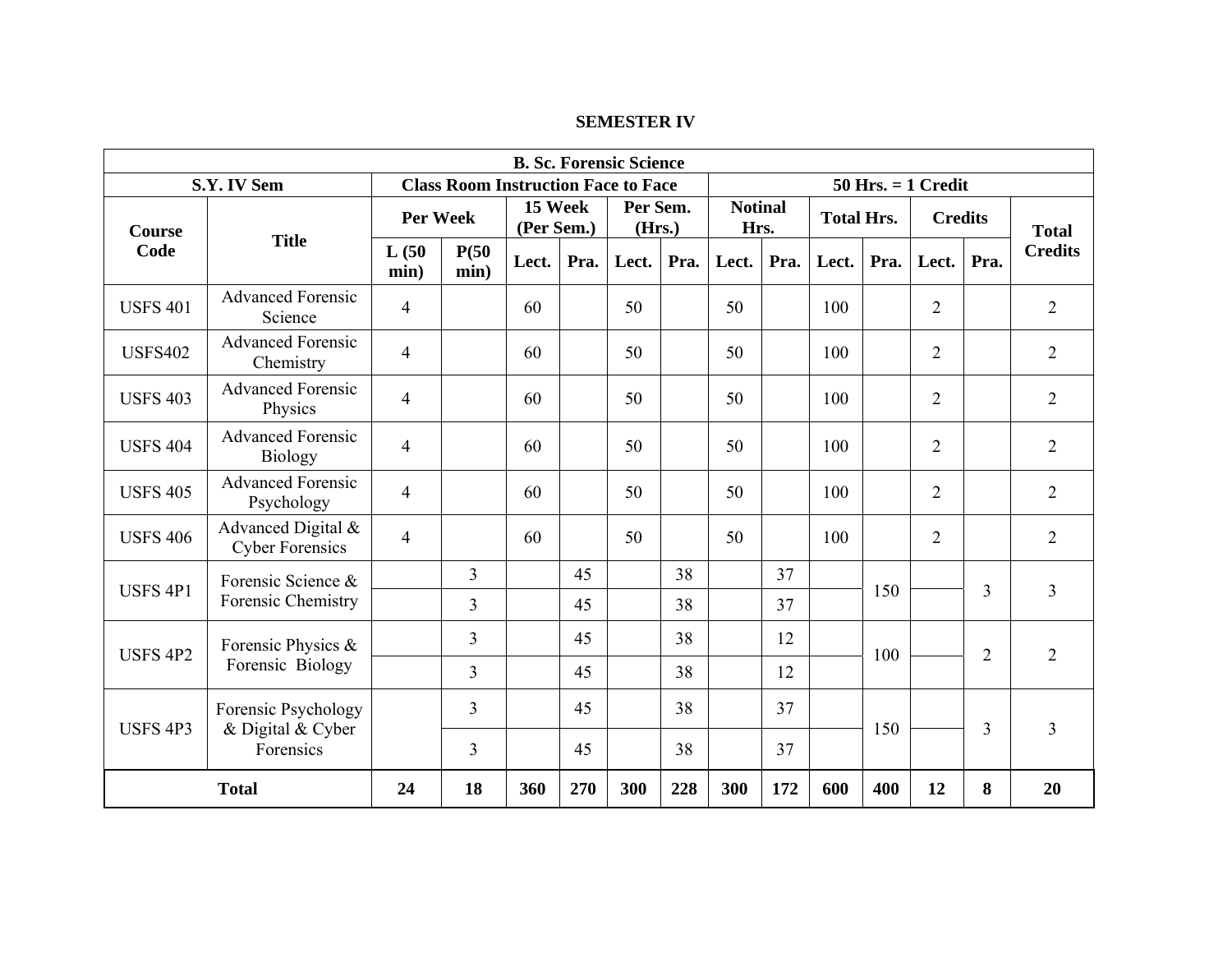## **USFS301 - ADVANCED FORENSIC SCIENCE**

|                                                                                                                                                                                                                                                                                                                                                                                                                                                                                                                                                                                                                                                                                                                                                                                                                                        | Marks 100             |                |
|----------------------------------------------------------------------------------------------------------------------------------------------------------------------------------------------------------------------------------------------------------------------------------------------------------------------------------------------------------------------------------------------------------------------------------------------------------------------------------------------------------------------------------------------------------------------------------------------------------------------------------------------------------------------------------------------------------------------------------------------------------------------------------------------------------------------------------------|-----------------------|----------------|
|                                                                                                                                                                                                                                                                                                                                                                                                                                                                                                                                                                                                                                                                                                                                                                                                                                        | Lectures Per Week     | Credits        |
|                                                                                                                                                                                                                                                                                                                                                                                                                                                                                                                                                                                                                                                                                                                                                                                                                                        | 4                     | $\overline{2}$ |
| Units with Description                                                                                                                                                                                                                                                                                                                                                                                                                                                                                                                                                                                                                                                                                                                                                                                                                 | <b>Total lectures</b> |                |
| UNIT I - Crime and Crime Scene management:                                                                                                                                                                                                                                                                                                                                                                                                                                                                                                                                                                                                                                                                                                                                                                                             |                       |                |
| Criminals, criminal behaviour.<br>$\bullet$<br>Criminal profiling, Modus operendi, portrait parley.<br>General crime scene procedures and their management.<br>Crime Scene survey.<br>Crime Scene Documentation, collection and<br>preservation of physical evidence.<br>Crime scene reconstruction.                                                                                                                                                                                                                                                                                                                                                                                                                                                                                                                                   | 15 Lectures           |                |
| UNIT II - Recognition of Bloodstain Patterns:<br>History of Bloodstain Pattern interpretation<br>$\bullet$                                                                                                                                                                                                                                                                                                                                                                                                                                                                                                                                                                                                                                                                                                                             |                       |                |
| Properties of human blood<br>Target surface considerations, Size, Shape and<br>Directionality of bloodstains<br>Spattered blood, other Bloodstain Patterns<br>Interpretation of Bloodstain on clothing and footwear                                                                                                                                                                                                                                                                                                                                                                                                                                                                                                                                                                                                                    | 15 Lectures           |                |
| <b>UNIT III - Fingerprints</b>                                                                                                                                                                                                                                                                                                                                                                                                                                                                                                                                                                                                                                                                                                                                                                                                         |                       |                |
| Fingerprints as evidence: Its recognition, Collection and<br>$\bullet$<br>Preservation<br>History and Development of fingerprints<br>Formation of ridges<br>$\bullet$<br>Fingerprints patterns, Pattern Areas, General and<br>Individual characteristics of fingerprint<br>Composition of Sweat<br>Classification of fingerprints- Henry System of<br>$\bullet$<br>classification, Single digit Classification, Extension of<br>Henry system<br><b>Fingerprint Bureau</b><br>Search for Fingerprints, Chance Fingerprints, Latent<br>$\bullet$<br>Fingerprints<br>Various methods of development of fingerprints:<br>$\bullet$<br>conventional methods, physical and chemical methods,<br>florescent method, Magnetic Powder method, fuming<br>method, laser method.<br>Taking fingerprints from living and dead persons.<br>$\bullet$ | 15 Lectures           |                |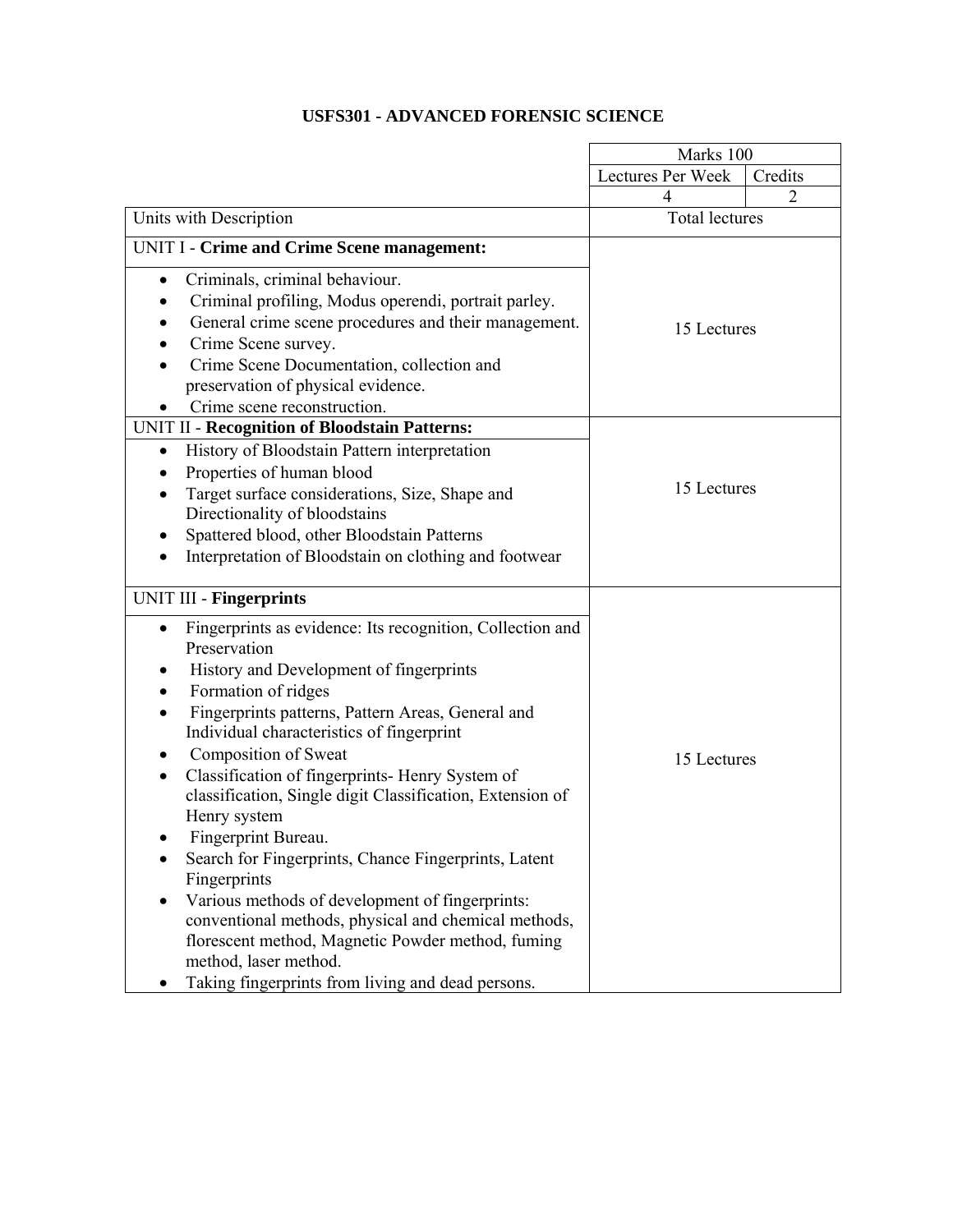## **USFS 302 - ADVANCED FORENSIC CHEMISTRY**

|                                                                                                                                                                                                                                                                                                                                                                                                                                                          | Marks 100             |                |
|----------------------------------------------------------------------------------------------------------------------------------------------------------------------------------------------------------------------------------------------------------------------------------------------------------------------------------------------------------------------------------------------------------------------------------------------------------|-----------------------|----------------|
|                                                                                                                                                                                                                                                                                                                                                                                                                                                          | Lectures per week     | Credits        |
|                                                                                                                                                                                                                                                                                                                                                                                                                                                          | $\overline{4}$        | $\overline{2}$ |
| Units with description                                                                                                                                                                                                                                                                                                                                                                                                                                   | <b>Total lectures</b> |                |
| Unit I - PHYSICAL SPECTROSCOPY<br>Chemical thermodynamics- Gibbs- Helmholtz's<br>$\bullet$<br>energy efficiency, entropy, work function.<br>Chemical kinetics -rate, order and molecularity<br>of rexn. Energy of activation, molecular<br>activation-collision theory, Specific reaction rate-<br>half life expression.<br>Electro chemistry: Laws of electrochemistry,<br>Electro chemical cell, salt bridge, EMF-set up of<br>cell.                   | 15 lectures           |                |
| Unit II - INORGANIC CHEMISTRY<br>Metal and Non Metals-<br>$\bullet$<br>Preps/occurrence/props/uses.<br>Acids and alkalies - types, classifications, nexus /<br>props.<br>Volumetric analysis-types/classifications/titrus-<br>indicators                                                                                                                                                                                                                 | 15 lectures           |                |
| Unit III - U. V. VISIBLE SPECTROSCOPY<br>Electromagnetic radiations, full range,<br>$\bullet$<br>absorbance, transmittance, beer-Lambert's laws-<br>deviations, applications.<br>U.V. Visible Spectrophotometer -Principle<br>diagram, working and construction, types of<br>instrument.<br>Interpretation of Spectra; Effect of<br>Conjugation; Auxochromic and<br>Chromophoric shifts. Qualitative and<br>quantitative methods. Forensic applications. | 15 lectures           |                |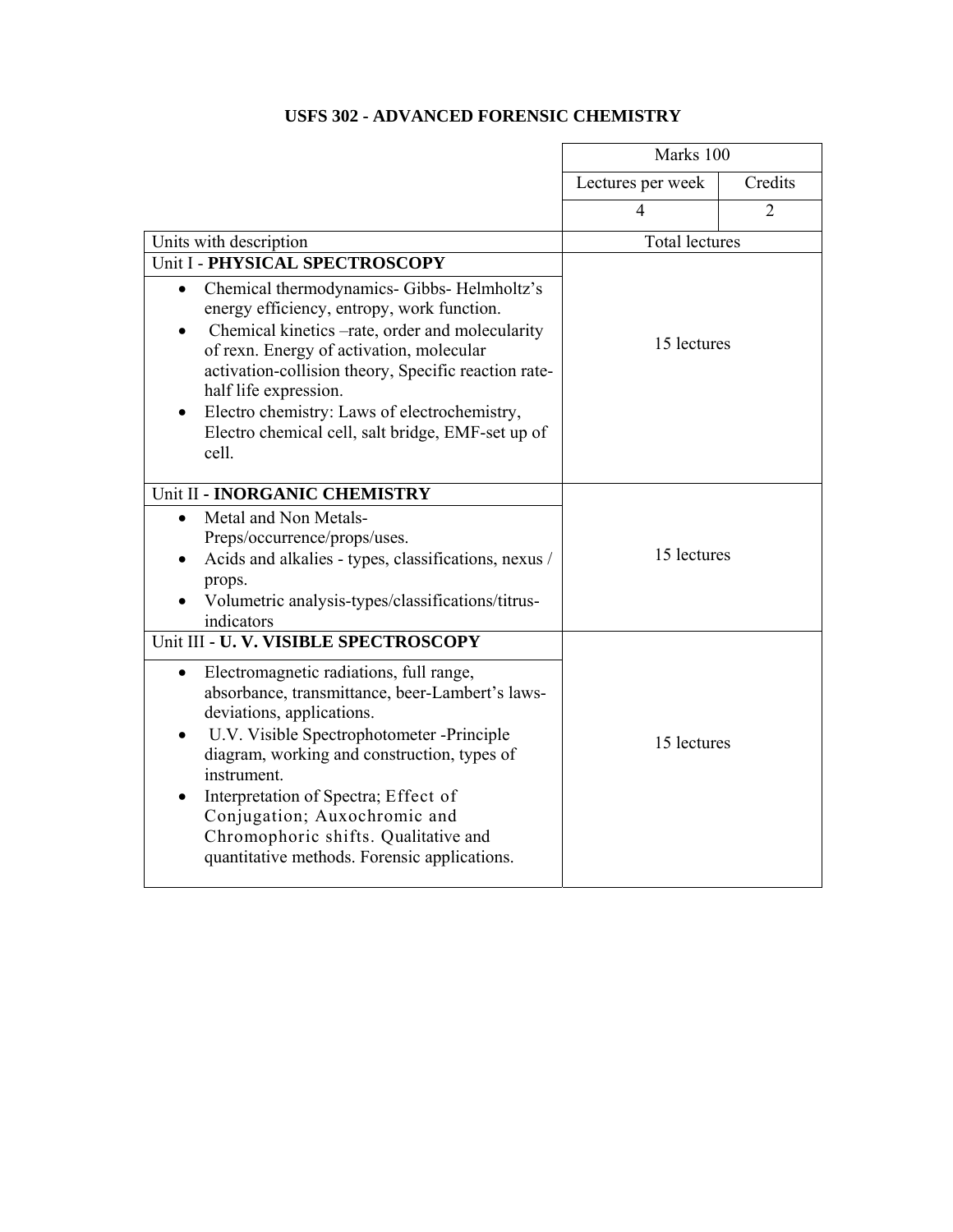## **USFS 303 - ADVANCED FORENSIC PHYSICS**

|                                                                                                                                                                                                                                                                                                                | Marks 100             |                |  |
|----------------------------------------------------------------------------------------------------------------------------------------------------------------------------------------------------------------------------------------------------------------------------------------------------------------|-----------------------|----------------|--|
|                                                                                                                                                                                                                                                                                                                | Lectures Per Week     | Credits        |  |
|                                                                                                                                                                                                                                                                                                                | $\overline{4}$        | $\overline{2}$ |  |
| Units with description                                                                                                                                                                                                                                                                                         | <b>Total lectures</b> |                |  |
| <b>UNIT I - Basic Spectroscopy</b>                                                                                                                                                                                                                                                                             |                       |                |  |
| Introduction,<br>electromagnetic<br>of<br>spectrum,<br>$\bullet$<br>sources<br>radiations.<br>conventional sources for UV, Visible and IR rays, shorter<br>wavelength radiation (X-ray tube).<br>Interaction of radiation with matter: Reflection, absorption,<br>transmission, fluorescence, phosphorescence. | 15 Lectures           |                |  |
| <b>UNIT II - Analog and Digital Electronics</b><br>Generation of various types of waveforms.<br>$\bullet$<br>Wave shaping circuits.<br>Active filters.<br>A to D and D to A convertors.<br>Modulation, need of Modulation, Amplitude and<br>Frequency Modulation and its applications.<br>Fourier transforms.  | 15 Lectures           |                |  |
| <b>UNIT III - Physics of Speech</b><br>Introduction of Sound.<br>$\bullet$<br>The generation of sound.<br>Amplitude vibration.<br>Simple harmonic motion.<br>Addition of sine waves.<br>Physical properties of vibrating systems.<br>Propagation of sound waves.<br>Standing waves.<br>Modes of vibration.     | 15 Lectures           |                |  |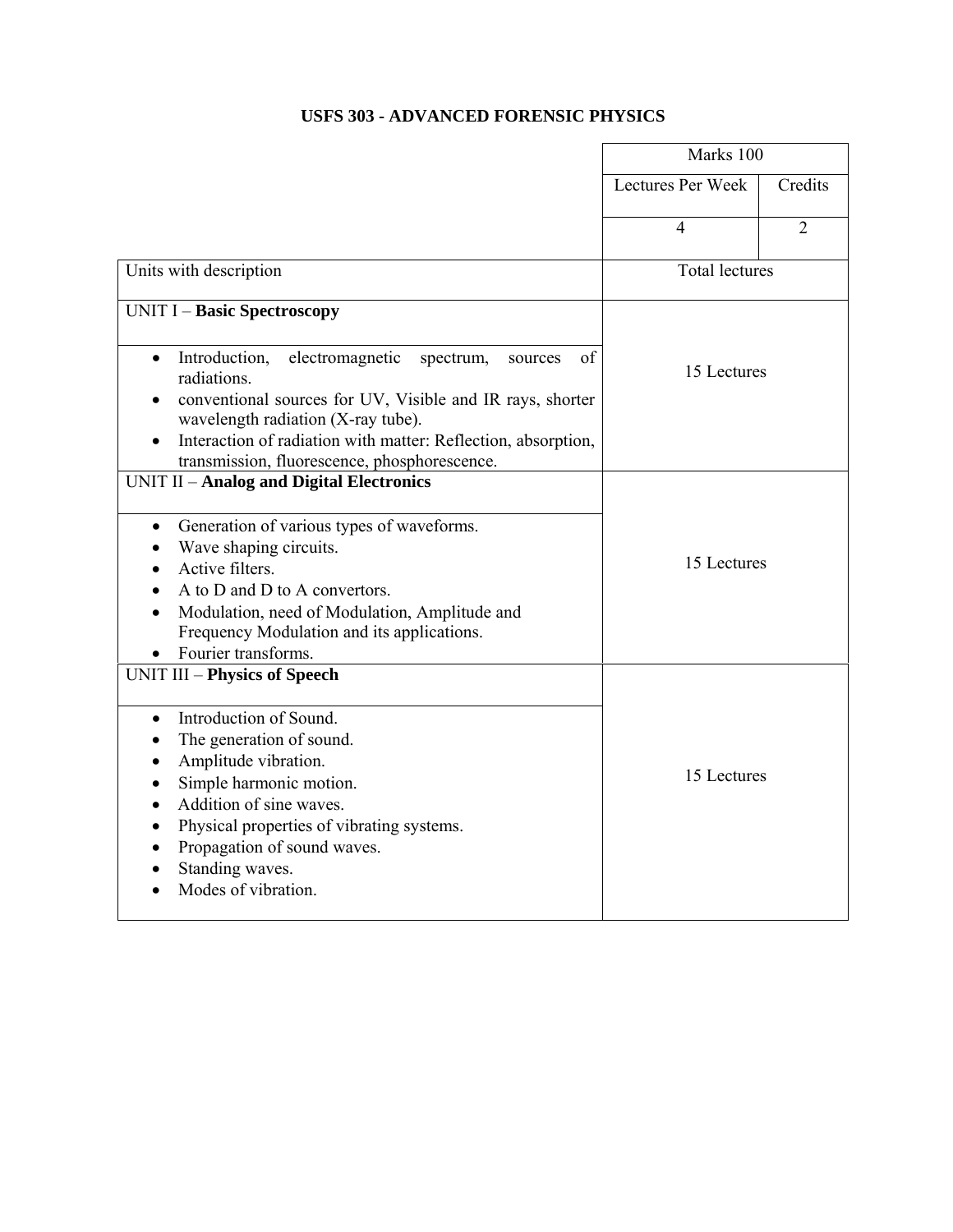### **USFS 304 - ADVANCED FORENSIC BIOLOGY**

|                                                                                                                                                                                                                                                                                                                                                                                                                                                             | Marks 100             |                |
|-------------------------------------------------------------------------------------------------------------------------------------------------------------------------------------------------------------------------------------------------------------------------------------------------------------------------------------------------------------------------------------------------------------------------------------------------------------|-----------------------|----------------|
|                                                                                                                                                                                                                                                                                                                                                                                                                                                             | Lectures Per Week     | Credits        |
|                                                                                                                                                                                                                                                                                                                                                                                                                                                             | $\overline{4}$        | $\overline{2}$ |
| Units with description                                                                                                                                                                                                                                                                                                                                                                                                                                      | <b>Total lectures</b> |                |
| UNIT I - Biological Evidence collection & Documentation                                                                                                                                                                                                                                                                                                                                                                                                     |                       |                |
| Crime Scene Investigation-<br>Protection of biological evidences<br>Documentation<br>Chain of custody<br>Recognition of biological evidences encountered in<br>various cases<br>Search & collection of biological evidences<br>Packaging & Transportation of biological evidences.                                                                                                                                                                          | 15 Lectures           |                |
| <b>UNIT II-Serology &amp; Serological Techniques</b>                                                                                                                                                                                                                                                                                                                                                                                                        |                       |                |
| Analysis of biological fluid<br>Saliva<br>Semen<br>Vaginal Fluid<br>Urine<br>Sweat<br>Serological Concept<br>Antigen/Antibodies<br>Polyclonal antibodies<br>Monoclonal antibodies<br>Antigen Antibody interaction.<br>Serological Techniques<br>٠<br>Electrophoretic methods: Agarose gel, SDS Natured<br>/Denatured.<br>Identification of blood: Properties<br>Blood Grouping-Human Non Human<br>Presumptive & confirmatory tests.<br>Human & Animal Hair. | 15 Lectures           |                |
| <b>UNIT III - Genetics</b><br>Structural & properties of Chromosomes<br>٠<br>Heterochromatin & Euchromatin<br>$\bullet$<br>DNA Structure, Properties, Types.<br>Sources used as DNA Evidence<br>DNA extraction: Basic principles, Method of DNA<br>Extraction<br>DNA Quantification: Slot Blot Assay, Southern Northern<br><b>Blotting</b><br>DNA Amplification By Polymerase Chain Reaction<br><b>DNA</b> Electrophoresis<br>DNA data-basing               | 15 Lectures           |                |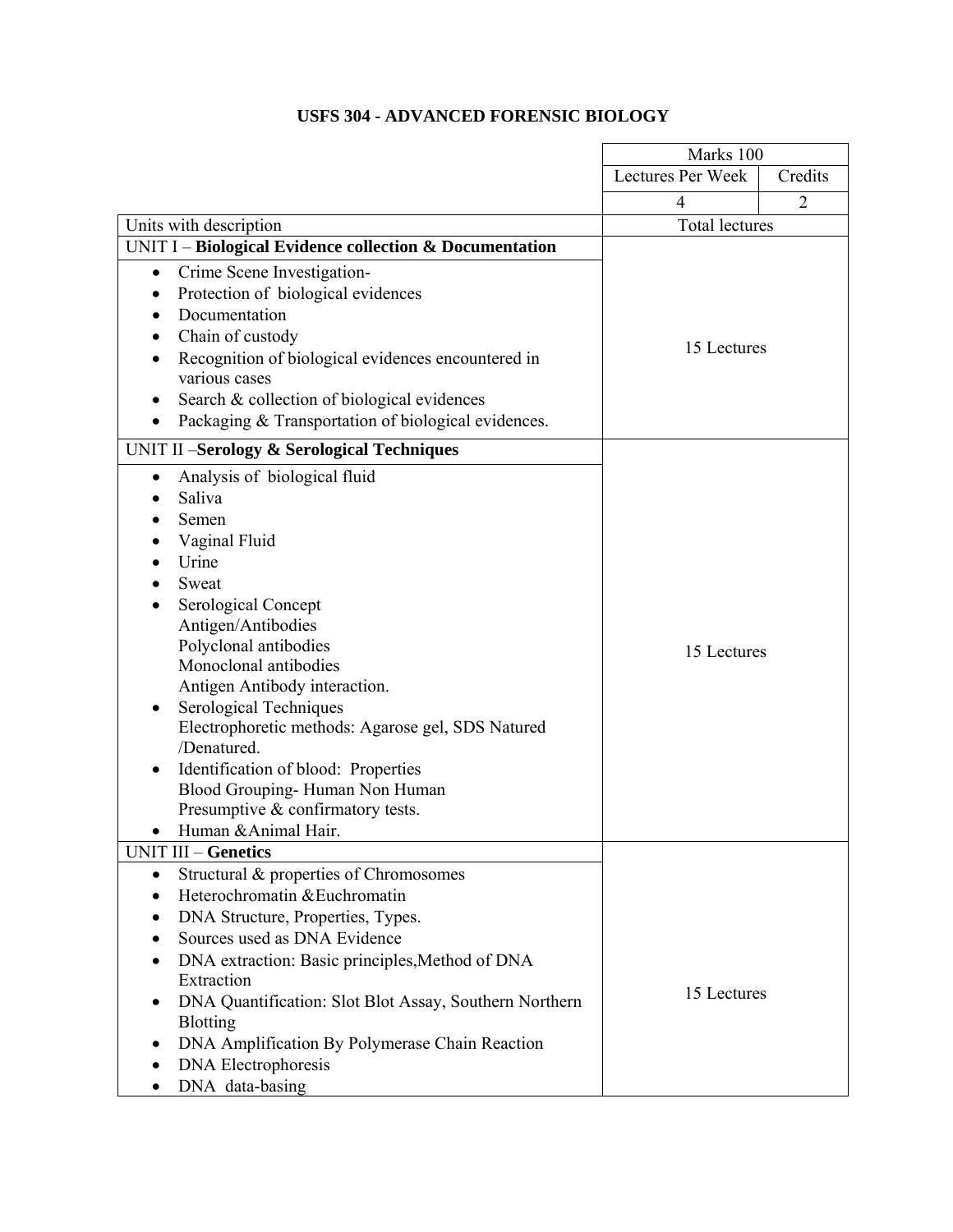### **USFS 305 - ENVIRONMENTAL STUDIES**

### **Unit I : Multidisciplinary nature of environmental studies**

Definition, scope and importance, need for public awareness.

### **Unit II : Natural Resources :**

**Renewable and non-renewable resources :** 

Natural resources and associated problems

a) Forest resources : Use and over-exploitation, deforestation, case studies. Timber extraction, mining, dams and their effects on forest and tribal people.

b) Water resources : Use and over-utilization of surface and ground water, floods, drought, conflicts over water, dams-benefits and problems.

c) Mineral resources : Use and exploitation, environmental effects of extracting and using mineral resources, case studies.

d) Food resources : World food problems, changes caused by agriculture and over-grazing, effects of modern agriculture, fertilizer-pesticide problems, water logging, salinity, case studies.

- e) Energy resources : Growing energy needs, renewable and non renewable energy sources, use of alternate energy sources. Case studies.
- f) Land resources : Land as a resource, land degradation, man induced landslides, soil erosion and desertification.
- Role of an individual in conservation of natural resources.
- Equitable use of resources for sustainable lifestyles.

### **Unit III : Ecosystems**

- Concept of an ecosystem.
- Structure and function of an ecosystem.
- Producers, consumers and decomposers.
- Energy flow in the ecosystem.
- Ecological succession.
- Food chains, food webs and ecological pyramids.
- Introduction, types, characteristic features, structure and function of the following ecosystems:-
- a. Forest ecosystem
- b. Grassland ecosystem
- c. Desert ecosystem

d. Aquatic ecosystems (ponds, streams, lakes, rivers, oceans, estuaries)

### **Unit IV : Biodiversity and its conservation**

- Introduction Definition : genetic, species and ecosystem diversity.
- Biogeographical classification of India
- Value of biodiversity : consumptive use, productive use, social, ethical, aesthetic and option values
- Biodiversity at global, National and local levels.
- Inida as a mega-diversity nation
- Hot-sports of biodiversity.
- Threats to biodiversity : habitat loss, poaching of wildlife, man-wildlife conflicts.
- Endangered and endemic species of India
- Conservation of biodiversity : In-situ and Ex-situ conservation of biodiversity.

### **Unit V : Environmental Pollution**

Definition

- **•** Cause, effects and control measures of:-
- a. Air pollution
- b. Water pollution
- c. Soil pollution

| Marks 100         |         |
|-------------------|---------|
| Lectures Per Week | Credits |
|                   |         |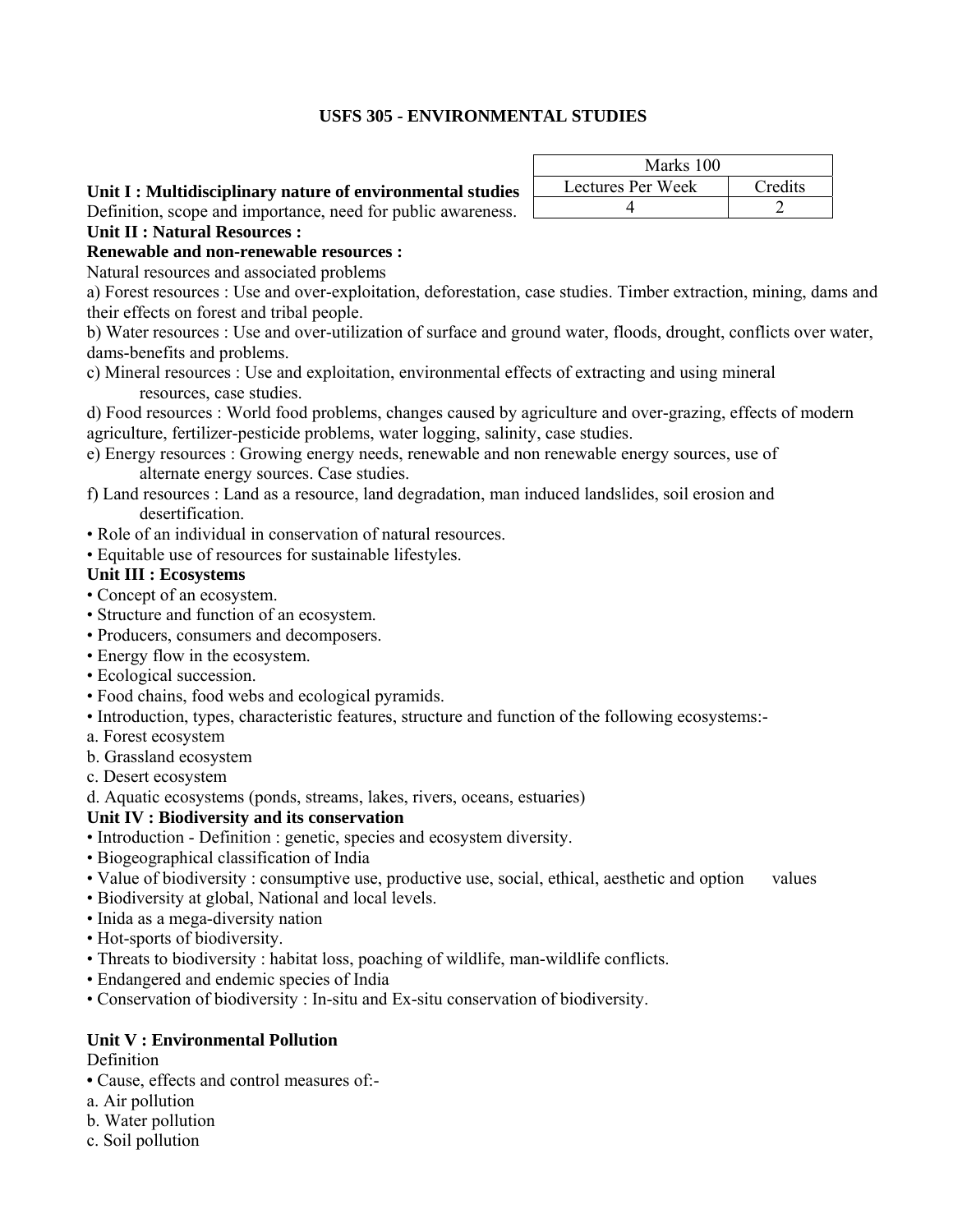- d. Marine pollution
- e. Noise pollution
- f. Thermal pollution
- g. Nuclear hazards

• Solid waste Management : Causes, effects and control measures of urban and industrial wastes.

- Role of an individual in prevention of pollution.
- Pollution case studies.
- Diastermanagement : floods, earthquake, cyclone and landslides.

#### **Unit VI : Social Issues and the Environment**

- **•** From Unsustainable to Sustainable development
- **•** Urban problems related to energy
- **•** Water conservation, rain water harvesting, watershed management
- Resettlement and rahabilitation of people; its problems and concerns. Case Studies
- Environmental ethics : Issues and possible solutions.
- Climate change, global warming, acid rain, ozone layer depletion, nuclear
- accidents and holocaust. Case Studies.
- Wasteland reclamation.
- Consumerism and waste products.
- Environment Protection Act.
- Air (Prevention and Control of Pollution) Act.
- Water (Prevention and control of Pollution) Act
- Wildlife Protection Act
- Forest Conservation Act
- Issues involved in enforcement of environmental legislation.
- Public awareness.

### **Unit VII : Human Population and the Environment**

- **•** Population growth, variation among nations.
- **•** Population explosion Family Welfare Programme.
- **•** Environment and human health.
- **•** Human Rights.
- **•** Value Education.
- **•** HIV/AIDS.
- **•** Women and Child Welfare.
- **•** Role of Information Technology in Environment and human health.
- **•** Case Studies.

### **Unit VIII : Field work**

- **•** Visit to a local area to document environmental assets river/forest/grassland/hill/mountain
- **•** Visit to a local polluted site-Urban/Rural/Industrial/Agricultural
- **•** Study of common plants, insects, birds.
- **•** Study of simple ecosystems-pond, river, hill slopes, etc. (Field work Equal to 5 lecture hours) .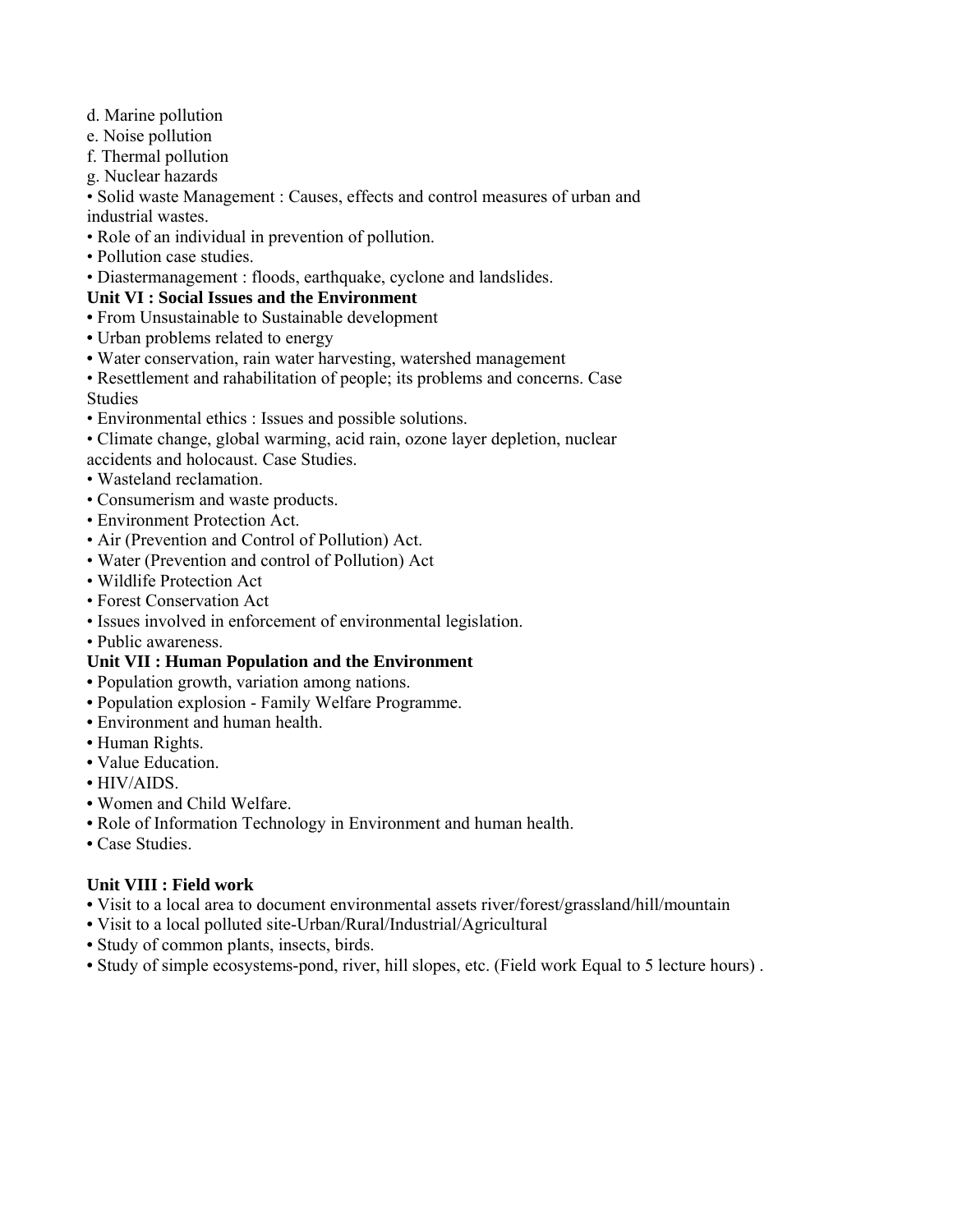## **USFS 306 - ADVANCED DIGITAL AND CYBER FORENSICS**

|                                                                                                                                                                                                                                                                                                                                                                                                                                                                                                                                                                                                                                                                                                                                                                                                   | Marks 100             |                |
|---------------------------------------------------------------------------------------------------------------------------------------------------------------------------------------------------------------------------------------------------------------------------------------------------------------------------------------------------------------------------------------------------------------------------------------------------------------------------------------------------------------------------------------------------------------------------------------------------------------------------------------------------------------------------------------------------------------------------------------------------------------------------------------------------|-----------------------|----------------|
|                                                                                                                                                                                                                                                                                                                                                                                                                                                                                                                                                                                                                                                                                                                                                                                                   | Lectures Per<br>Week  | Credits        |
|                                                                                                                                                                                                                                                                                                                                                                                                                                                                                                                                                                                                                                                                                                                                                                                                   | 4                     | $\overline{2}$ |
| Units with description                                                                                                                                                                                                                                                                                                                                                                                                                                                                                                                                                                                                                                                                                                                                                                            | <b>Total lectures</b> |                |
| <b>UNIT I - Computer Forensic:</b>                                                                                                                                                                                                                                                                                                                                                                                                                                                                                                                                                                                                                                                                                                                                                                |                       |                |
| Introduction to Computer/Cyber Forensic.<br>$\bullet$<br>Cyber Forensic Evidence Identification, Acquisition,<br>$\bullet$<br>Seizure, Presentation, Preservation and Authentication.<br>Computer Forensic Expert.<br>Cyber Forensic Investigation Process.<br>$\bullet$<br>The Goal of the Forensic Investigation, need and object of<br>$\bullet$<br>Investigation (Internet usage exceeds norm, Using e-mail<br>inappropriately, Use of Internet, e-mail, or PC in a<br>non-work-related manner, Theft of information, Violation<br>of security policies or procedures, Intellectual property<br>infractions, Electronic tampering).<br>Establishing a Basis or Justification to Investigate,<br>$\bullet$<br>Determine the Impact of Incident, Auditing V/s Cyber<br>Forensic Investigations. | 15 Lectures           |                |
| <b>UNIT II - Incident Response</b><br>Introduction to Incident Response Process(Computer<br>$\bullet$<br>Security Incident, Goals of Incident Resonse, Who is<br>involved in Incident Response Process, Incident Response<br>Methodology, Formulating a Response Strategy,<br>Investigate the Incident.)<br>Preparing For Incident Response, Overview of Pre-<br>incident Preparation, Identifying Risk, After Detection of<br>an Incident.                                                                                                                                                                                                                                                                                                                                                       | 15 Lectures           |                |
| UNIT III - Cyber Forensic Tools and Utilities                                                                                                                                                                                                                                                                                                                                                                                                                                                                                                                                                                                                                                                                                                                                                     |                       |                |
| Introduction, Examining a Breadth of Products, Cyber<br>$\bullet$<br>Forensic Tools Good, Better, Best: Selecting Right<br>Incident Response Tool for Your Organization, Tool<br>Review Forensic Toolkit.<br>EnCase, Cyber check suites, Disk Imaging etc.<br>$\bullet$<br>Specifications for Forensic tools Tested.                                                                                                                                                                                                                                                                                                                                                                                                                                                                              | 15 Lectures           |                |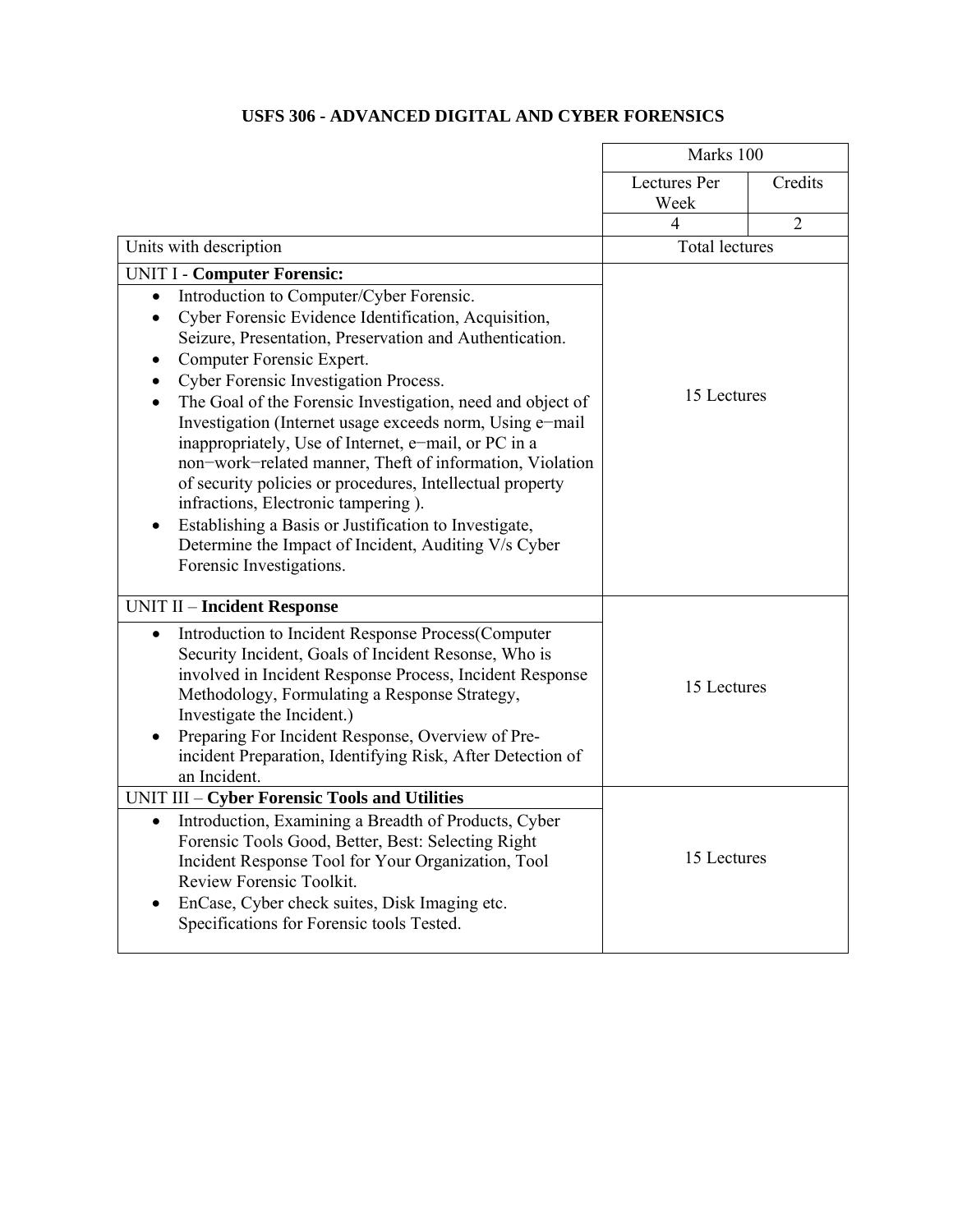## **USFS3P1 – FORENSIC SCIENCE AND FORENSIC CHEMISTRY**

|                                                               | Marks 100       |         |
|---------------------------------------------------------------|-----------------|---------|
|                                                               | Period per Week | Credits |
|                                                               | (50 Min. Each)  |         |
|                                                               | 6               | 3       |
| PART A:FORENSIC SCIENCE                                       |                 |         |
| To take plain and rolled fingerprints<br>1.                   | 1Nos.           |         |
| To identify fingerprint pattern<br>2.                         | 1Nos.           |         |
| 3. To perform ridge counting and ridge tracing                | 2Nos.           |         |
| 4. To identify minutiae in finger print pattern               | 1Nos            |         |
| 5. To develop fingerprints using various methods              | 3Nos.           |         |
| 6. Lifting and preservation of finger print                   | 2Nos.           |         |
|                                                               |                 |         |
| <b>PART B: FORENSIC CHEMISTRY</b>                             |                 |         |
| Commercial analysis (double titration)<br>1.                  | 1Nos.           |         |
| Titration - complexometric (EDTA titration)<br>2.             | 1 Nos.          |         |
| Qualitative analysis(Acidic /basic radicals)<br>3.            | 1 Nos.          |         |
| Identification of organic compounds(characterization)<br>4.   | 1 Nos.          |         |
| Gravimetric Analysis<br>5.                                    | $2$ Nos.        |         |
| Study of electroplating<br>6.                                 | 1 Nos.          |         |
| Inorganic explosive residue analysis<br>7.                    | 1 Nos.          |         |
| Cement analysis by volumetric and gravimetric<br>8.<br>method | $2$ Nos.        |         |
| 9. UV and IR studies of opiates                               | 1 Nos.          |         |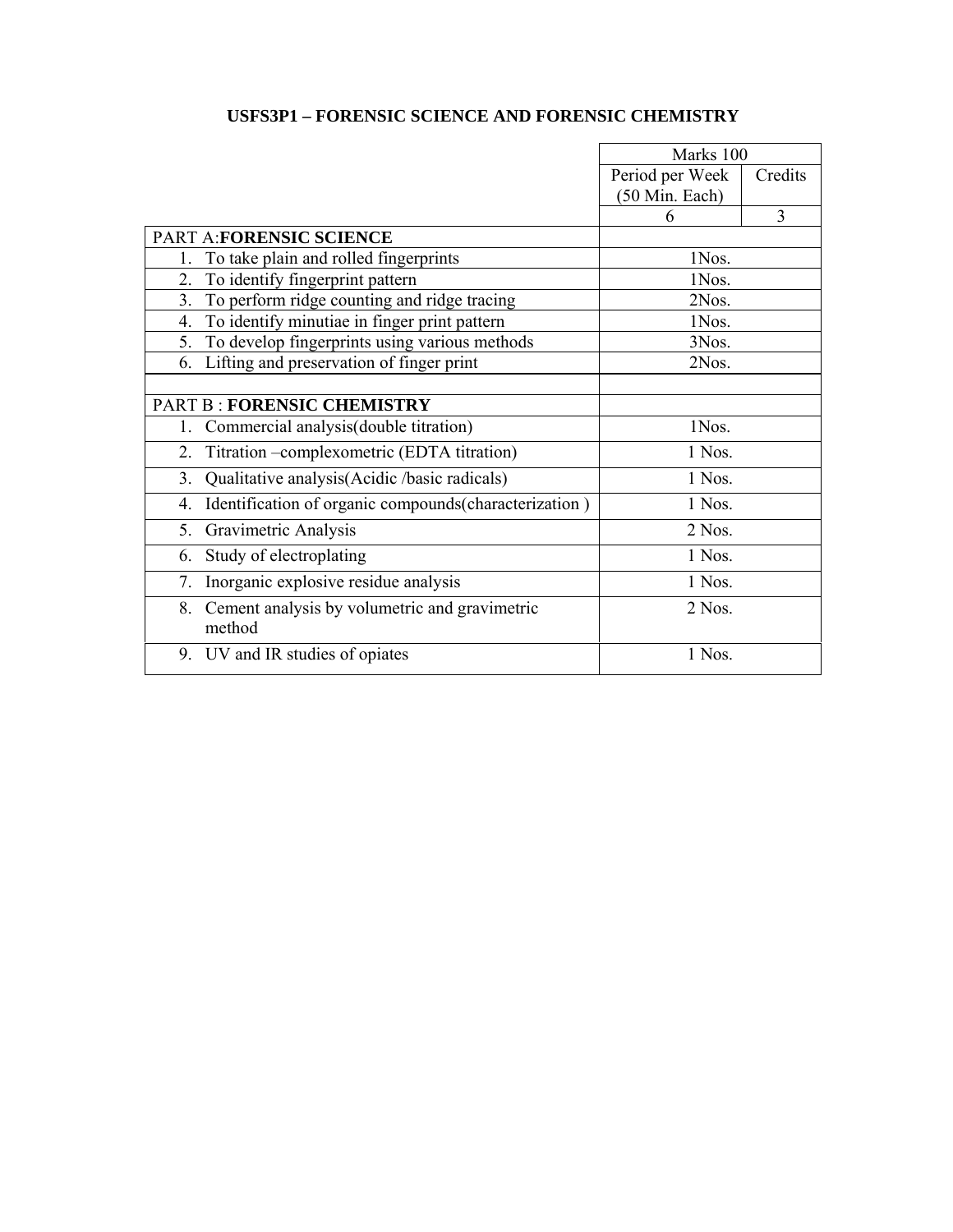## **USFS 3P2 - FORENSIC PHYSICS AND FORENSIC BIOLOGY**

|                                                          | Marks 100                 |                |
|----------------------------------------------------------|---------------------------|----------------|
|                                                          | Period per Week           | Credits        |
|                                                          | $(50 \text{ Min.}$ Each)  |                |
|                                                          | 6                         | $\overline{2}$ |
| <b>PART A- Forensic Physics</b>                          | <b>NUMBER OF LECTURES</b> |                |
| Investigations of fake documents using UV light.         | 1Nos.                     |                |
| 2. Waveform generator                                    | 1Nos.                     |                |
| 3. Study of AM modulation                                | 1Nos.                     |                |
| 4. Study of FM modulation                                | 1Nos.                     |                |
| 5. Study of low pass Active filters                      | 1Nos.                     |                |
| 6. Study of High pass Active filters                     | 1Nos.                     |                |
| 7. Analog to Digital Convertor                           | 1Nos.                     |                |
| 8. Digital to Analog Convertor                           | 1Nos.                     |                |
| 9. Wave clipping and Clamping using diodes.              | 1Nos.                     |                |
| 10. Digital counter                                      | 1Nos.                     |                |
| 11. Study of Timer (IC-555)                              | 1Nos.                     |                |
|                                                          |                           |                |
| <b>PART B - Forensic Biology</b>                         |                           |                |
| 1. Microscopic Comparison of Hair                        | 1Nos.                     |                |
| a. Animal Hair                                           |                           |                |
| b. Human Hair                                            |                           |                |
|                                                          |                           |                |
| Microscopic Comparison of Fibres<br>2.                   | 1 Nos.                    |                |
| 3. Presumptive Tests for Blood                           | 3 Nos.                    |                |
| a. Phenolphthalin Assay                                  |                           |                |
| b. Benzidine                                             |                           |                |
| c. Leucomalachite Green (LMG)                            |                           |                |
| d. Luminol Test                                          |                           |                |
|                                                          |                           |                |
| 4. Confirmatory Tests for Blood                          | 1 Nos.                    |                |
| <b>Crystallization Assay</b><br>a.                       |                           |                |
| 5. Species Identification from various biological fluids | 4 Nos.                    |                |
| a. Electrophoresis                                       |                           |                |
| b. Precipitin tests                                      |                           |                |
| Acid Phosphatase test for semen<br>$c_{\cdot}$           |                           |                |
| d. Prostate Specific Antigen (PSA)                       |                           |                |
| 6. Isolation of DNA From                                 | 4 Nos.                    |                |
| A Bacterial Cells<br>$7_{\scriptscriptstyle{\sim}}$      |                           |                |
| <b>B</b> Animal Cells<br>8.                              |                           |                |
| C Plant Cells<br>9.                                      |                           |                |
| 10. ABO Grouping & Rhesus Factor                         | 1 Nos.                    |                |
| 11. Agarose Gel Electrophoresis Serum                    | 1 Nos.                    |                |
| Lipase                                                   |                           |                |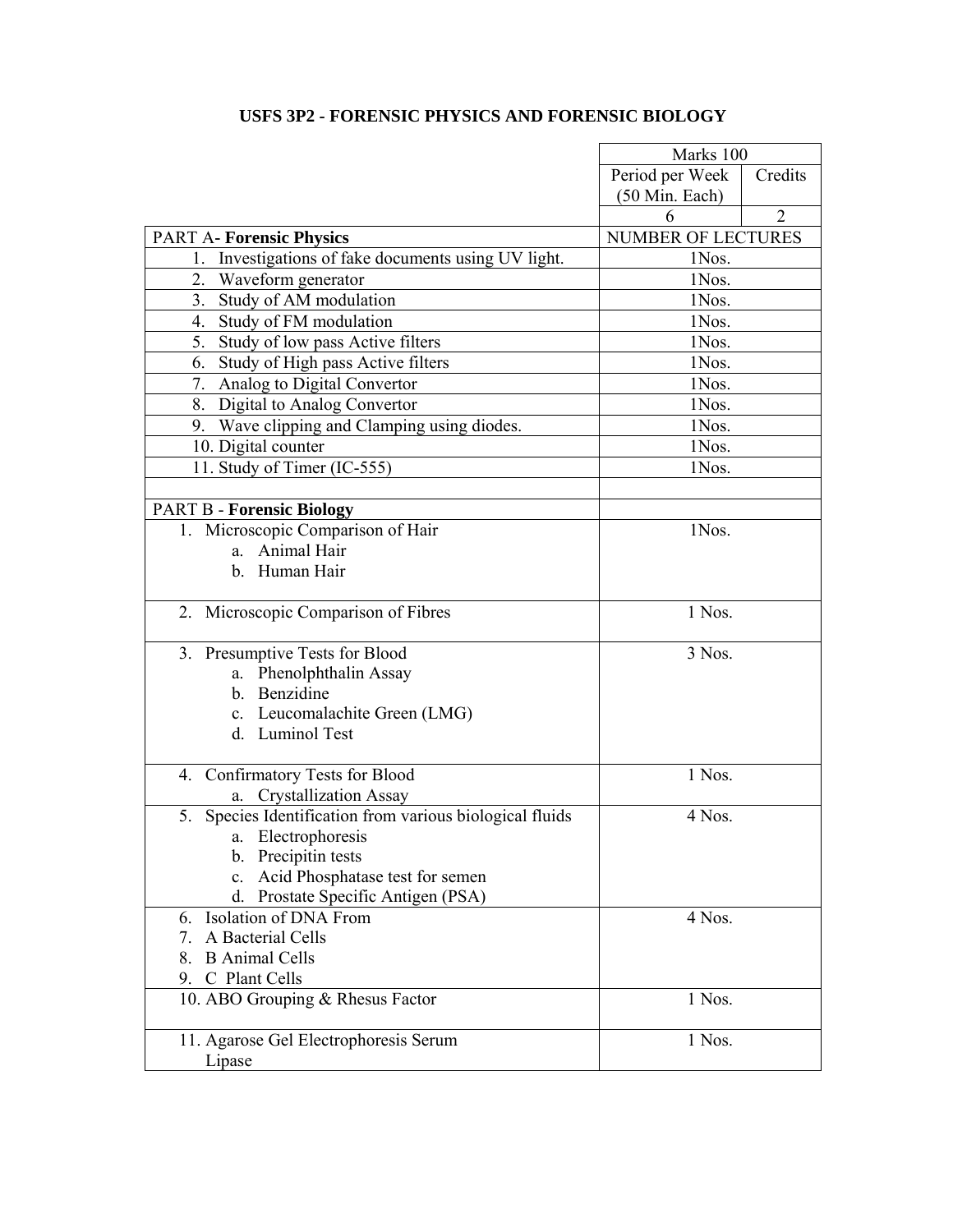## **USFS 3P3 - DIGITAL AND CYBER FORENCIS**

|    |                                           | Marks 100                                            |         |          |
|----|-------------------------------------------|------------------------------------------------------|---------|----------|
|    |                                           | Period per Week<br>(50 Min. Each)                    | Credits |          |
|    |                                           | h                                                    | 3       |          |
|    | <b>PART A: Digital And Cyber Forencis</b> | <b>NUMBER OF LECTURES</b>                            |         |          |
|    |                                           | 1. Identification, Seizure, Search of Digital media. |         | $2$ Nos. |
|    | presentation                              | 2. Evidence Collection Forensic Report authoring and |         | $2$ Nos. |
| 3. |                                           | Study of Encase software and its uses.               |         | $2$ Nos. |
|    | 4. Study of FTK software.                 |                                                      |         | $2$ Nos. |
| 5. |                                           | Study of WinHex software and its uses.               |         | 2 Nos    |
|    |                                           | 6. Demonstration of various Forensic tools.          |         | $2$ Nos. |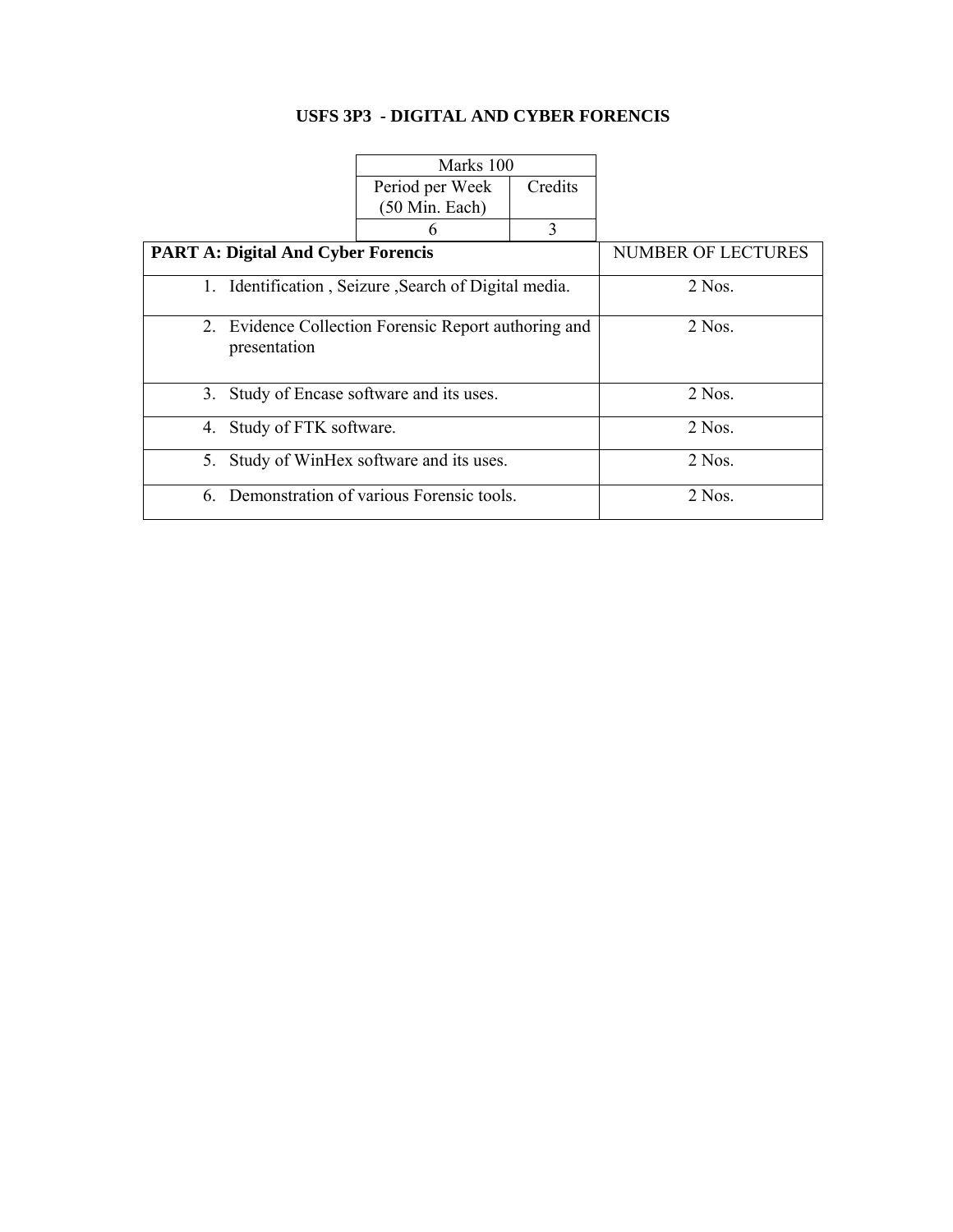### **B. Sc. FORENSIC SCIENCE**

#### **SEMESTER IV**

### **USFS 401: ADVANCED FORENSIC SCIENCE**

 $\blacksquare$ 

|                                                                                                                                                                                                                                                                                                                                                                                                                                                                                                                                                                                                                                                                               | Marks 100             |                |
|-------------------------------------------------------------------------------------------------------------------------------------------------------------------------------------------------------------------------------------------------------------------------------------------------------------------------------------------------------------------------------------------------------------------------------------------------------------------------------------------------------------------------------------------------------------------------------------------------------------------------------------------------------------------------------|-----------------------|----------------|
|                                                                                                                                                                                                                                                                                                                                                                                                                                                                                                                                                                                                                                                                               | Lectures Per          | Credits        |
|                                                                                                                                                                                                                                                                                                                                                                                                                                                                                                                                                                                                                                                                               | Week<br>4             | $\overline{2}$ |
| Units with description                                                                                                                                                                                                                                                                                                                                                                                                                                                                                                                                                                                                                                                        | <b>Total lectures</b> |                |
| Unit I: Forensic Documents                                                                                                                                                                                                                                                                                                                                                                                                                                                                                                                                                                                                                                                    |                       |                |
| Various types of forensic documents: genuine and forged<br>$\bullet$<br>documents,<br>Classification of forensic documents: Questioned, Admitted<br>and Specimen writings.<br>Handling, preservation and marking of documents<br>Basic Tools needed for forensic documents examination and<br>their use<br>Natural variation and disguise in writing<br>Principle of Handwriting Identification<br>General and individual characteristics of Handwriting<br>Identification of signatures and detection of forgery<br>Analysis of paper and inks<br>E-Documents<br>$\bullet$                                                                                                   | 15 Lectures           |                |
| <b>UNIT II - Criminal Justice System</b>                                                                                                                                                                                                                                                                                                                                                                                                                                                                                                                                                                                                                                      |                       |                |
| Structure of Police, Prosecution and Judicial Organization<br>$\bullet$<br>Introduction to Indian Penal Code, 1860<br>Introduction to Criminal Procedure Code, and Criminal trial<br>procedure.<br>Indian Evidence Act, 1872 – Introduction and Expert<br>testimony<br>Examination in chief, Cross Examination and Re-<br>examination                                                                                                                                                                                                                                                                                                                                         | 15 Lectures           |                |
| <b>UNIT III - Impressions and Prints:</b>                                                                                                                                                                                                                                                                                                                                                                                                                                                                                                                                                                                                                                     |                       |                |
| Footprints: Importance, Gait Pattern, Casting of footprints in<br>$\bullet$<br>Different medium, Taking Control samples.<br>Tire Marks/prints and Skid marks, taking control samples,<br>$\bullet$<br>Forensic Significance.<br>Lip Prints-Nature, Location, collection and evaluation,<br>taking control samples, Forensic Significance.<br>Bite Marks-Nature, Location, collection and evaluation,<br>٠<br>taking control samples, Forensic Significance.<br>Ear Prints-Nature, Location, collection and evaluation,<br>taking control samples, Forensic Significance.<br>Tool Marks-Location, collection and evaluation, taking<br>control samples, Forensic Significance. | 15 Lectures           |                |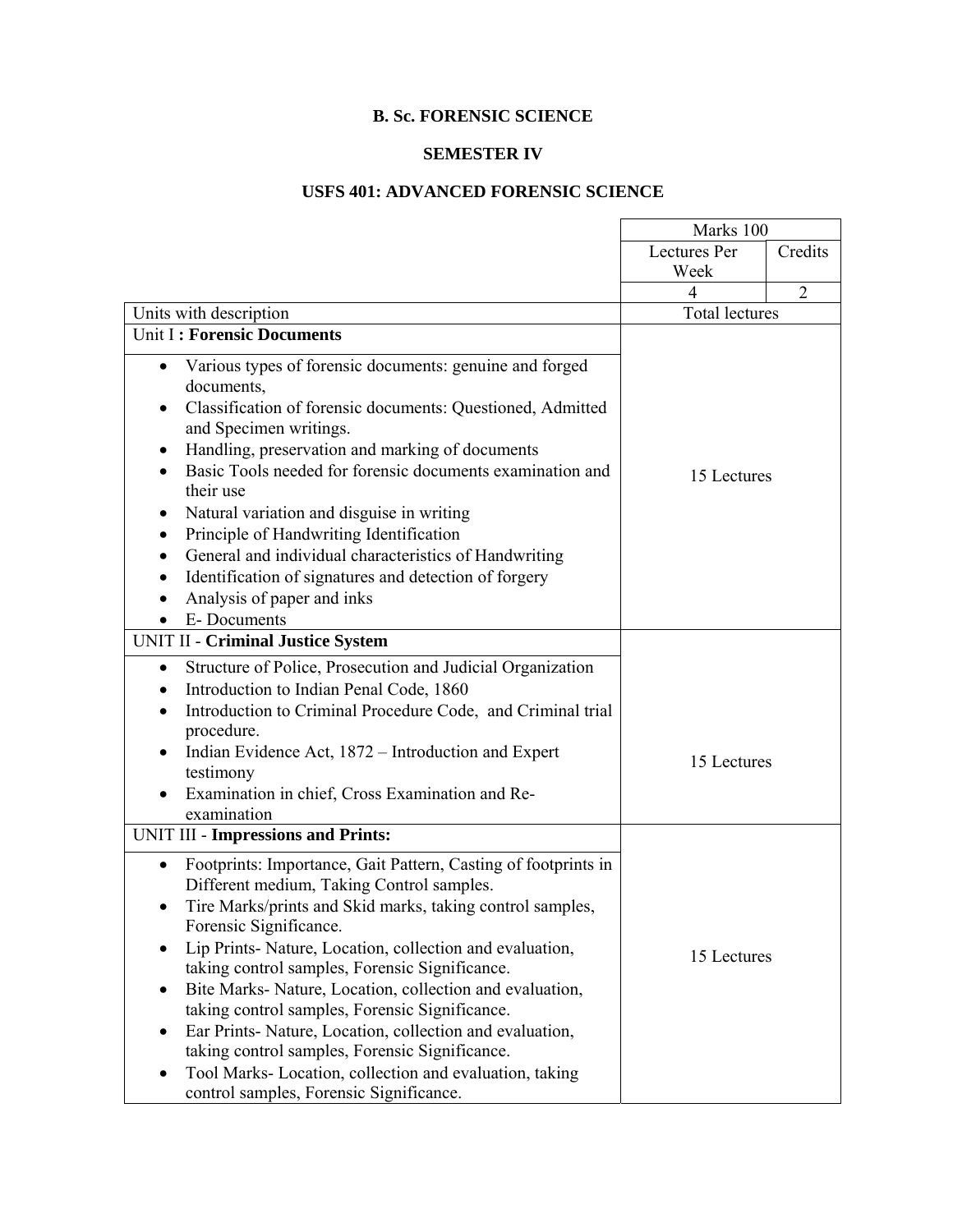|                                                                                                                                                                                                                                                                                                                                                                                      | Marks 100             |                |
|--------------------------------------------------------------------------------------------------------------------------------------------------------------------------------------------------------------------------------------------------------------------------------------------------------------------------------------------------------------------------------------|-----------------------|----------------|
|                                                                                                                                                                                                                                                                                                                                                                                      | Lectures per          | Credits        |
|                                                                                                                                                                                                                                                                                                                                                                                      | week                  |                |
|                                                                                                                                                                                                                                                                                                                                                                                      | $\overline{4}$        | $\overline{2}$ |
| Units with description                                                                                                                                                                                                                                                                                                                                                               | <b>Total lectures</b> |                |
| Unit I- I.R SPECTROSCOPY<br>Introduction, Types of molecular vibration, Strength of<br>$\bullet$<br>molecular vibration and absorption.<br>Instrumentation- Dispersive and Non-dispersive IR<br>$\bullet$<br>spectrophotometers, Fourier transform IR<br>(FTIR)<br>spectrophotometers, Interpretation of IR spectra, Forensic<br>applications                                        | 15 lectures           |                |
| UNIT II: QUALITATIVE-QUANTATIVE ANALYSIS<br>Qualitative and quantitative analysis of organic and<br>inorganic products.<br>Chemical- Acids, Alcohol, Aldehyde, Ketones,<br>Esters, Amines, Amide, Nitrocompounds.<br>Petroleum Product.<br>Oils, Fats and Waxes.<br>Cement<br>٠                                                                                                      | 15 lectures           |                |
| <b>UNIT III: FORENSIC CHEMISTRY</b><br>Screening, sampling-methods type (collection), statistical<br>$\bullet$<br>method, different standard methods.<br>Inorganic analysis.<br>$\bullet$<br>Micro-chemical method.<br>Characteristics/examination/act/organic-inorganic<br>$\bullet$<br>products-<br>Gold, silver, tobacco, tea, sugar, salts, fertilizers, dyes, drugs, p<br>aits. | 15 lectures           |                |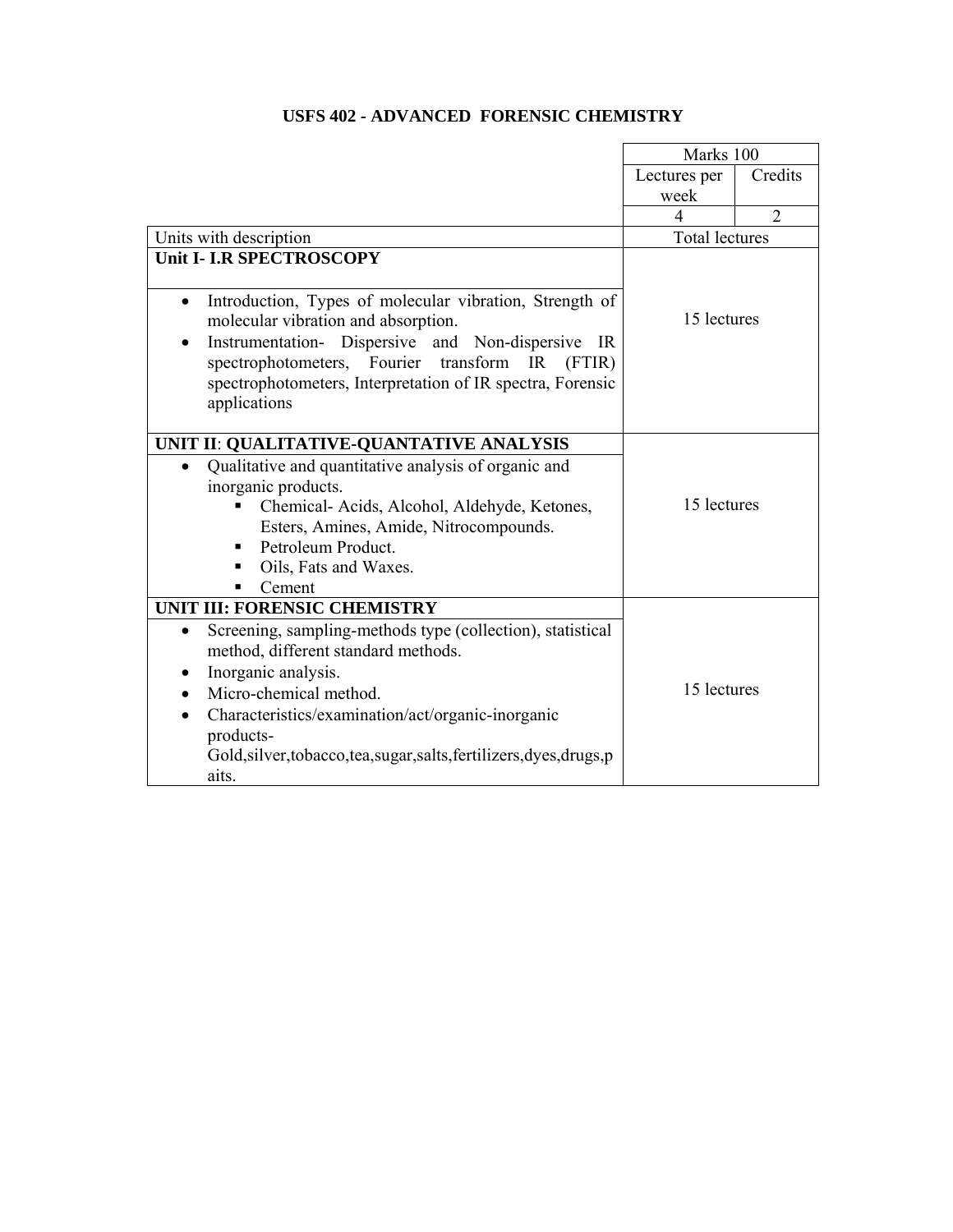|                                                      | Marks 100             |                |
|------------------------------------------------------|-----------------------|----------------|
|                                                      | Lectures per week     | Credits        |
|                                                      | 4                     | $\overline{2}$ |
| Units with description                               | <b>Total lectures</b> |                |
| UNIT-I: Fire Arms                                    |                       |                |
|                                                      |                       |                |
| Introduction of Fire arms.<br>$\bullet$              |                       |                |
| Brief history of fire arms.                          | 15 Lectures           |                |
| Weapon types and their operations.                   |                       |                |
| Proof marks.                                         |                       |                |
|                                                      |                       |                |
| <b>UNIT II-Ammunition</b>                            |                       |                |
| A brief history of ammunition.<br>$\bullet$          |                       |                |
| Ammunition components.                               |                       |                |
| Non toxic shots.                                     | 15 Lectures           |                |
| Propellants.                                         |                       |                |
| Priming compound and primers.                        |                       |                |
| Head stamp marking on ammunition.<br>$\bullet$       |                       |                |
|                                                      |                       |                |
| <b>UNIT III - Ballistics</b>                         |                       |                |
| Introduction to Ballistics.<br>$\bullet$             |                       |                |
| Types of ballistics: internal, external and terminal |                       |                |
| ballistics.                                          |                       |                |
| Velocity recoil.                                     | 15 Lectures           |                |
| Theory of recoil.                                    |                       |                |
| Barrel pressure measurement.                         |                       |                |
| Ballistic coefficient.                               |                       |                |
| Angle of elevation of the barrel.                    |                       |                |

## **USFS 403 – ADVANCED FORENSIC PHYSICS**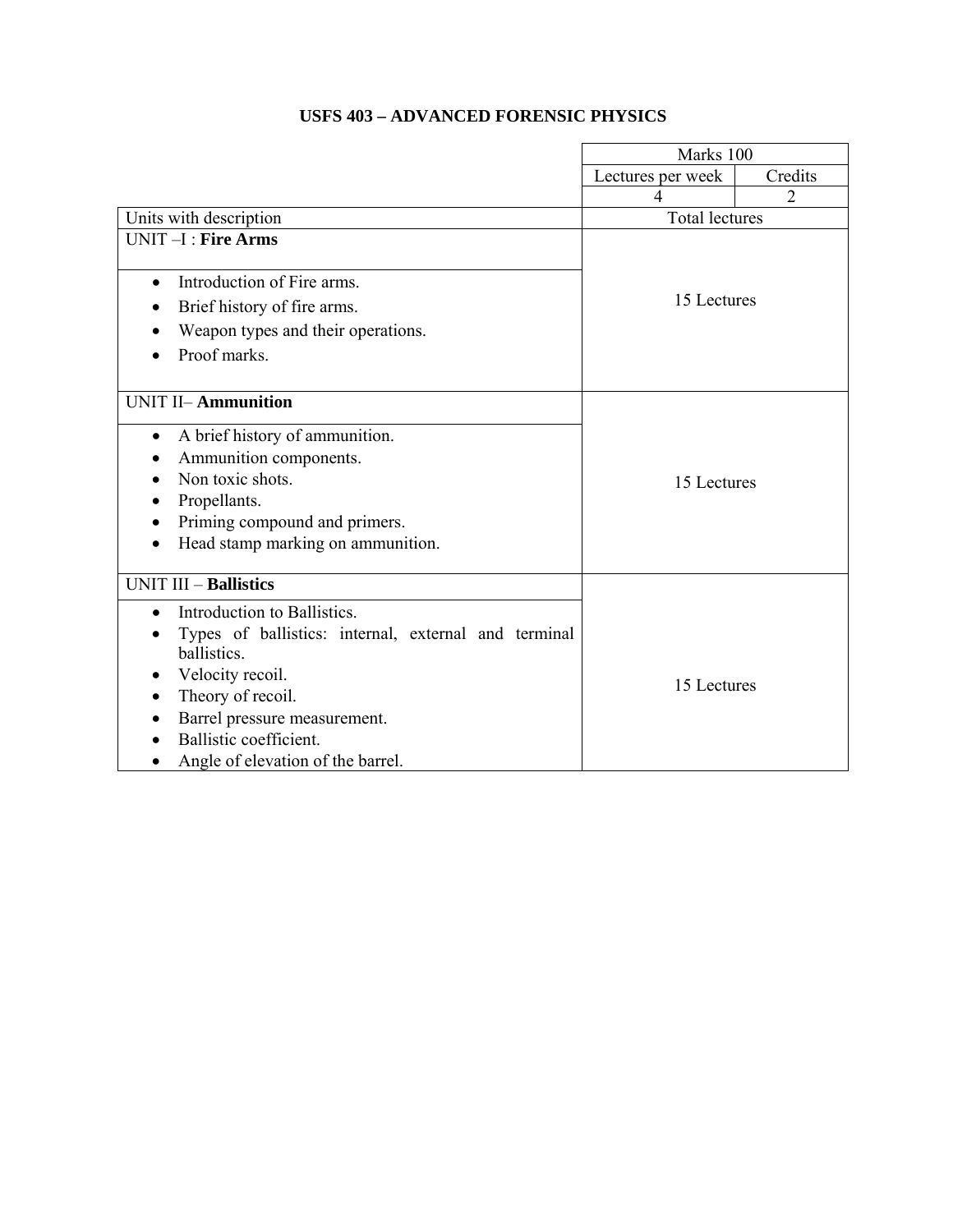## **USFS 404 – ADVANCED FORENSIC BIOLOGY**

|                                                                     | Marks 100             |                |
|---------------------------------------------------------------------|-----------------------|----------------|
|                                                                     | Lectures per week     | Credits        |
|                                                                     | 4                     | $\overline{2}$ |
| Units with description                                              | <b>Total lectures</b> |                |
| UNIT I - Forensic Anthropology, Odontology, Pathology.              |                       |                |
| Analysis of Skeletal Remains<br>$\bullet$                           |                       |                |
|                                                                     |                       |                |
| Forensic Anthropology                                               |                       |                |
| Skeletal system & bone formation                                    |                       |                |
| Skeletal indicators of health $\&$ injuries Identification of joint |                       |                |
| wear & deterioration.                                               |                       |                |
| Estimation of Age, Sex & race                                       |                       |                |
| Estimation of time since death                                      |                       |                |
| Human v/s animal bone morphology                                    |                       |                |
| <b>Facial Reconstruction</b><br>$\bullet$                           |                       |                |
| Forensic Odontology                                                 | 15 Lectures           |                |
| Development of dental structure                                     |                       |                |
| Estimation of Age, Sex & race                                       |                       |                |
| Bite-mark analysis                                                  |                       |                |
| Forensic Pathology<br>$\bullet$                                     |                       |                |
| <b>Decomposition Muscular Physiology</b>                            |                       |                |
| Causes of death - Asphysia, drowning, Time of Death                 |                       |                |
| Post mortem Examination - Wounds, injuries                          |                       |                |
| Digestive System & Digestive paths of macromolecules                |                       |                |
| enzymes & end products                                              |                       |                |
| Undigested stomach contents post mortem                             |                       |                |
| Role of a Forensic Pathologist                                      |                       |                |
| Forensic Entomology<br>$\bullet$                                    |                       |                |
| Basic principle of insect biology                                   |                       |                |
| Life cycle                                                          |                       |                |
| Estimation of time                                                  |                       |                |
| Preservation of sample                                              |                       |                |
| <b>UNIT II- Forensic Botany and Forensic Entomology</b>             |                       |                |
| <b>Forensic Botany</b><br>$\bullet$                                 |                       |                |
| Morphological and Anatomical Identification of plants.              |                       |                |
| Analysis of pollen & aquatic micro-organisms                        |                       |                |
| Techniques for dating specimen using material                       |                       |                |
| Dendrochronology                                                    |                       |                |
| Algal Colonisation                                                  | 15 Lectures           |                |
| <b>Forensic entomology</b><br>٠                                     |                       |                |
| Insect Fauna of forensic importance in India<br>Types of Insects    |                       |                |
| Insect activity case study.                                         |                       |                |
| Scientific evidence and Forensic entomology as evidence in court    |                       |                |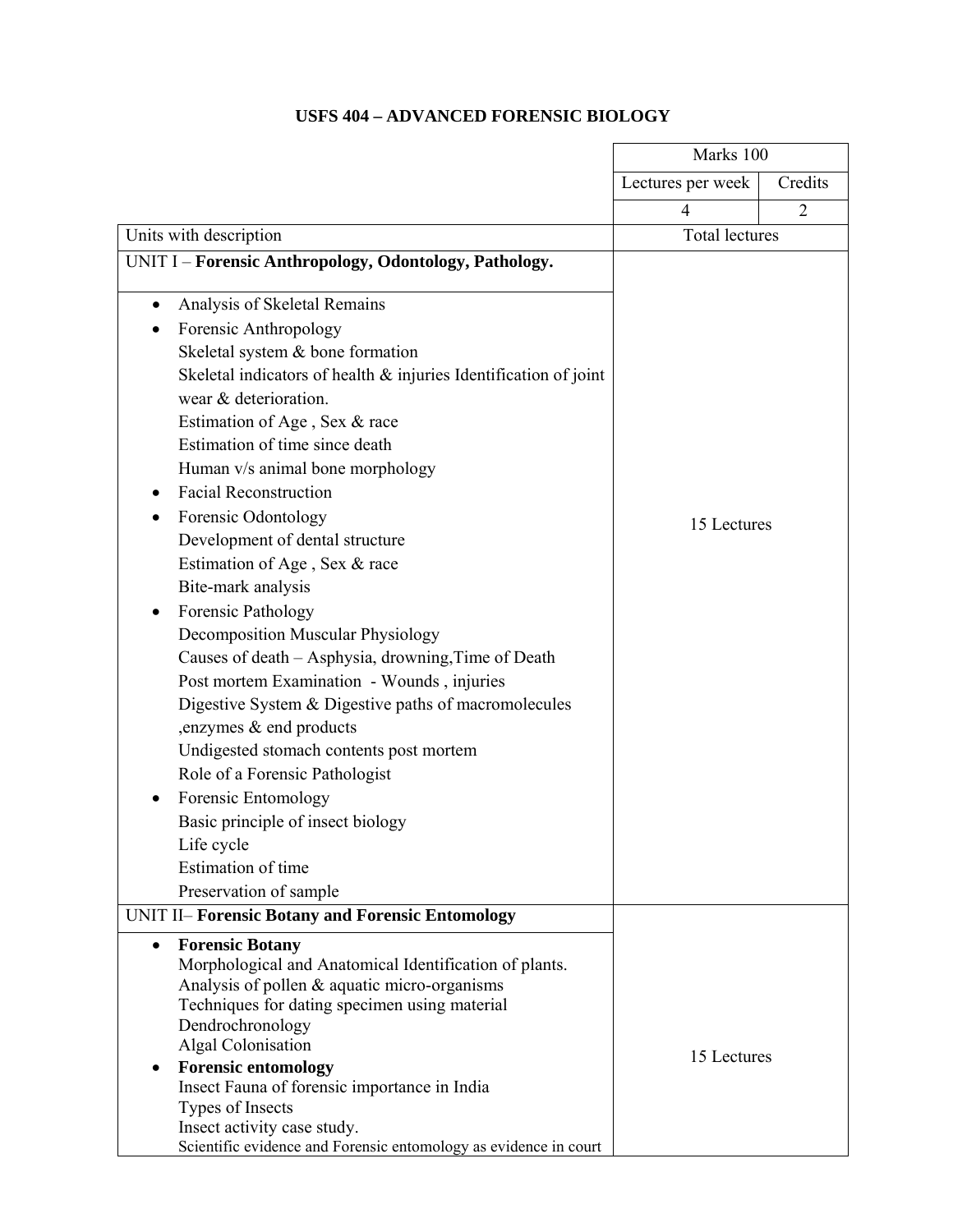| UNIT III - Ecology & Ecosystem                                                                                                                                                              |             |
|---------------------------------------------------------------------------------------------------------------------------------------------------------------------------------------------|-------------|
| Ecology<br><b>Terrestrial Environment</b><br><b>Acquatic Conditions:</b><br>Water Chemistry<br>Temperature control<br>Chemical cycles<br>Food chains<br>Endangered plants & animal species. | 15 Lectures |

### **USFS 405 - ADVANCED FORENSIC PSYCHOLOGY**

|                                                                                                                                     | Marks 100             |                |
|-------------------------------------------------------------------------------------------------------------------------------------|-----------------------|----------------|
|                                                                                                                                     | Lectures Per          | Credits        |
|                                                                                                                                     | Week                  |                |
|                                                                                                                                     | 4                     | $\overline{2}$ |
| Units with description                                                                                                              | <b>Total lectures</b> |                |
| UNIT I -The Content of Forensic Psychology:                                                                                         |                       |                |
| History of Forensic Psychology (Historical Perspectives).<br>$\bullet$                                                              |                       |                |
| Definition and Scope of Forensic Psychology.                                                                                        |                       |                |
| Importance of Forensic Psychology.                                                                                                  | 15 Lectures           |                |
| Services provided by Forensic Psychologists.                                                                                        |                       |                |
| Functions and Roles of Forensic Psychologist.                                                                                       |                       |                |
| Forensic Psychology in India.                                                                                                       |                       |                |
| UNIT II-Assessment and Evaluation in Forensic Psychology:                                                                           |                       |                |
|                                                                                                                                     |                       |                |
| What is a Psychological Test?<br>$\bullet$                                                                                          |                       |                |
| Types of Tests.                                                                                                                     |                       |                |
| Characteristics of good Tests.                                                                                                      |                       |                |
| Forensic Psychological Evaluation.<br>٠                                                                                             | 15 Lectures           |                |
| Tests which are used in Forensic Psychological Assessment.                                                                          |                       |                |
| Intelligence Tests.                                                                                                                 |                       |                |
| Aptitude and Achievement Tests.                                                                                                     |                       |                |
| Personality Tests (Objective and Projective).                                                                                       |                       |                |
| Neuropsychological Tests.                                                                                                           |                       |                |
| Difference between Forensic Evaluation and Clinical                                                                                 |                       |                |
| Psychological Assessment.                                                                                                           |                       |                |
| UNIT III-Theories of Criminal Behavior and Application of                                                                           |                       |                |
| Social Psychology in the Interpersonal aspects of legal system                                                                      |                       |                |
| Crime: Nature, Extent & Types (Violent and Sexual)<br>$\bullet$                                                                     |                       |                |
| Theories of Crime: Genetic Factors, Psychoanalytic Theory,<br>$\bullet$<br>Behavioral & Social Learning Theory, Alcohol & Substance |                       |                |
| Abuse.                                                                                                                              | 15 Lectures           |                |
| Eyewitness Testing: Problems and Solutions<br>٠                                                                                     |                       |                |
| Effect of Police procedure and Media coverage                                                                                       |                       |                |
| The Central participation in the trial: Effect of Attorney,                                                                         |                       |                |
| Judges, Jurors, and Defenders                                                                                                       |                       |                |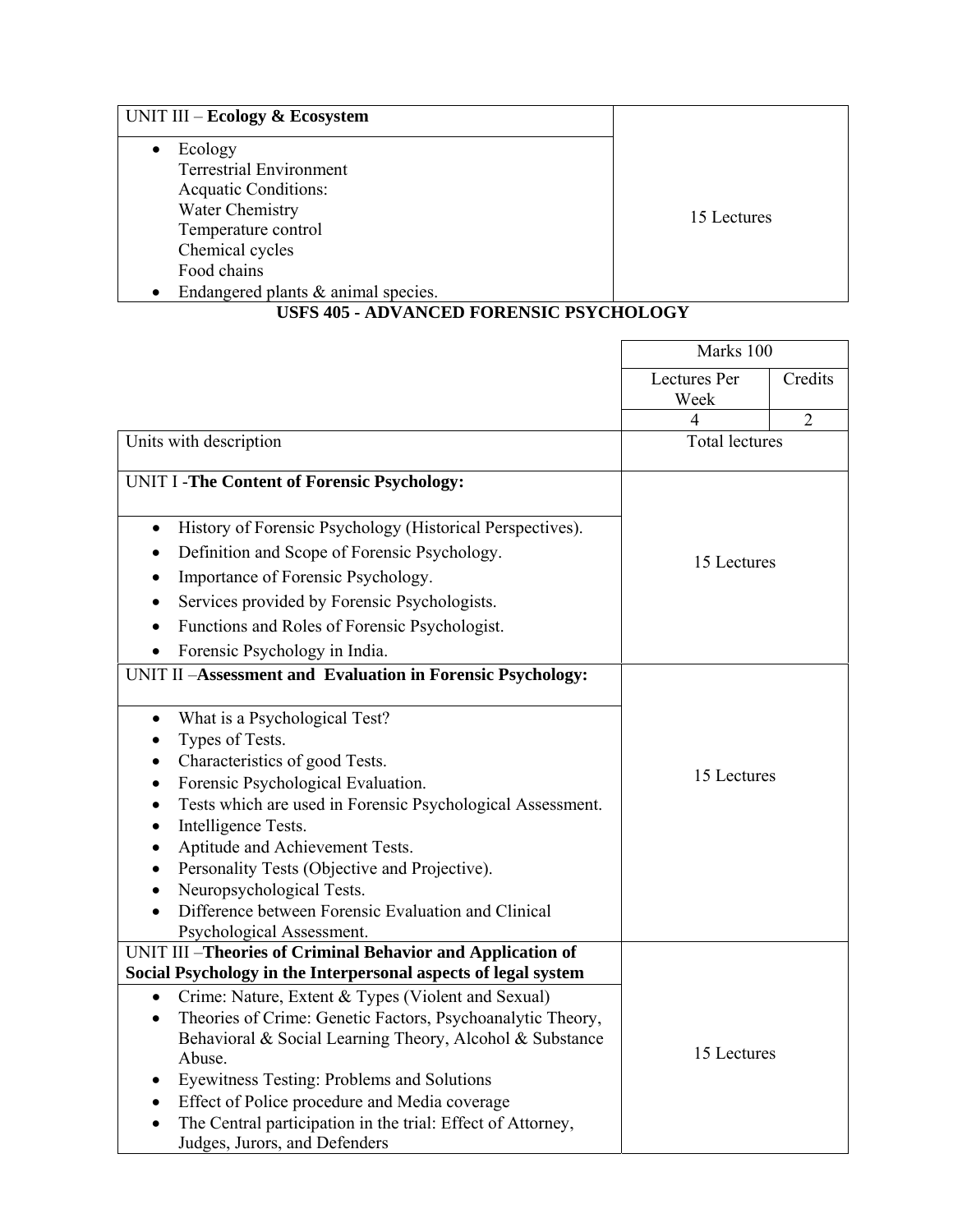## **USFS 406 - ADVANCED DIGITAL AND CYBER FORENSICS**

|                                                                        | Marks 100             |                |
|------------------------------------------------------------------------|-----------------------|----------------|
|                                                                        | <b>Lectures Per</b>   | Credits        |
|                                                                        | Week                  |                |
|                                                                        | 4                     | $\overline{2}$ |
| Units with description                                                 | <b>Total lectures</b> |                |
| UNIT I- Evidence Collection and Analysis Tools                         |                       |                |
| Volatile and Non-volatile Evidences collection (Safeback,<br>$\bullet$ |                       |                |
| Gettime, FileList, Filecvt and Excel, Getfree, Swapfiles and           | 15 Lectures           |                |
| Getswap , GetSlack, Temporary Files).                                  |                       |                |
| Detailed Procedures for Obtaining a bit stream backup of               |                       |                |
| hard drive, File System (Details of File system, Data Structure        |                       |                |
| Of File System, Data Recovery in Different file system).               |                       |                |
| <b>UNIT II-Concealment Techniques</b>                                  |                       |                |
| Introduction to Cryptography.<br>$\bullet$                             |                       |                |
| Types of Cryptographic Algorithms (Secret Key                          |                       |                |
| Cryptography, Public Key Cryptography, Hash Function).                 |                       |                |
| Electronic Signature, Stenography.<br>$\bullet$                        | 15 Lectures           |                |
| Reversing the Stenographic Process,<br>$\bullet$                       |                       |                |
| CloakingTechniques(Data Hide and Seek).                                |                       |                |
| Renaming Files, Manipulating File System, Data Hiding on               |                       |                |
| NTFS with Alternate data Stream.                                       |                       |                |
| <b>UNIT III-Biometrics</b>                                             |                       |                |
| Introduction to Biometrics, What is Biometrics, Why use<br>$\bullet$   |                       |                |
| Biometrics, Model of Biometric system.                                 |                       |                |
| Various types of Biometric methods, User<br>$\bullet$                  |                       |                |
| Acceptance, Evaluating Accuracy.                                       | 15 Lectures           |                |
| Advantages & disadvantages General Biometric System<br>$\bullet$       |                       |                |
| (Identification and Verification).                                     |                       |                |
| General Architecture Comparison of different Biometric                 |                       |                |
| Technologies, What makes Biometrics difficult.                         |                       |                |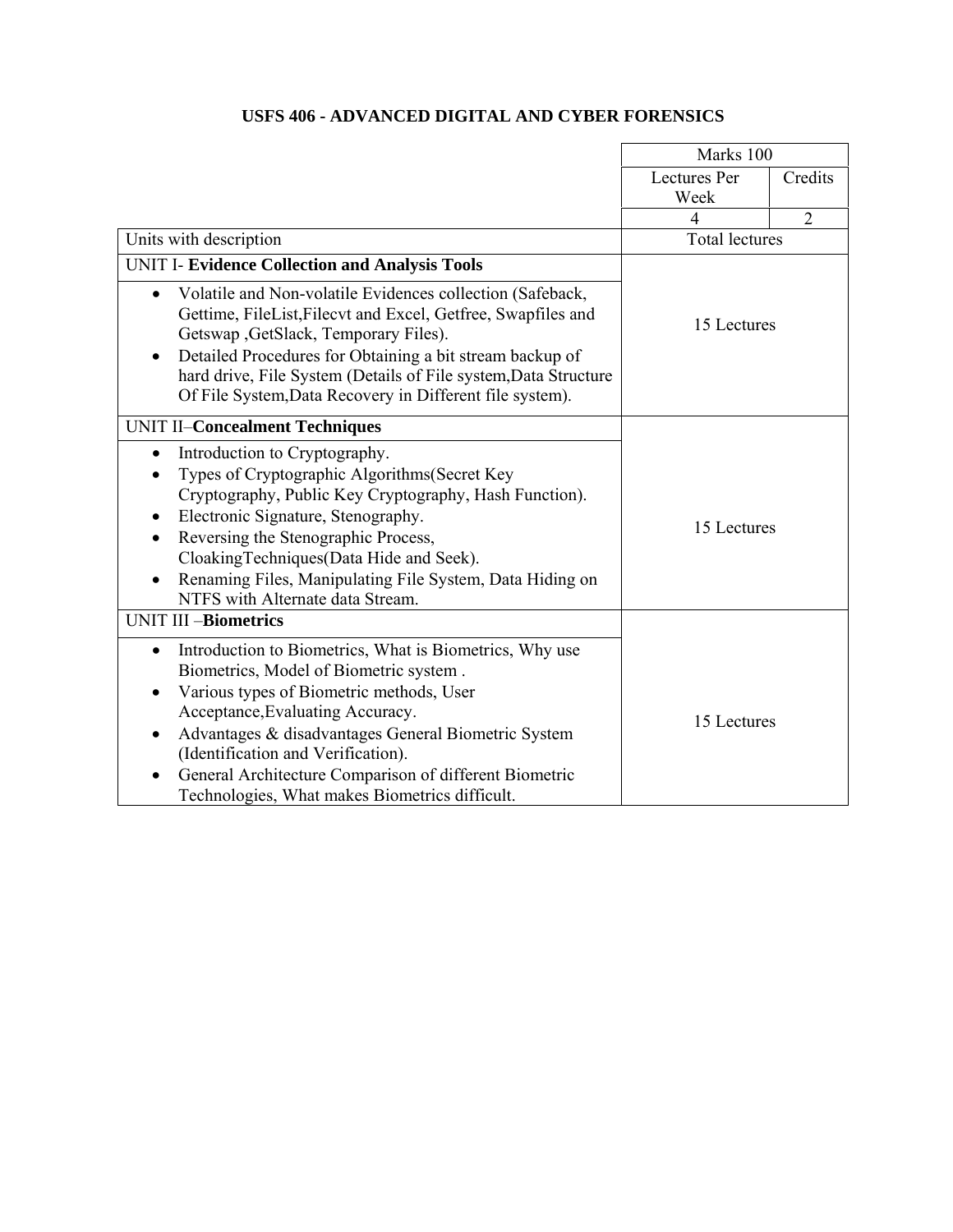## **USFS 4P1 - FORENSIC SCIENCE AND FORENSIC CHEMISTRY**

|                                                                         | Marks 100            |         |
|-------------------------------------------------------------------------|----------------------|---------|
|                                                                         | Period per Week      | Credits |
|                                                                         | (50 Min. Each)       |         |
|                                                                         | 6                    | 3       |
| <b>PART A: Forensic Science</b>                                         | Number of Practicals |         |
| 1. Marking of Questioned and Standard Documents                         | 1Nos.                |         |
| 2. Identification of normal and disguise writings.                      | 2 Nos.               |         |
| 3. Detection of forgeries including traced and stimulated               | 2 Nos.               |         |
| Forgery.                                                                |                      |         |
| 4. Examination of ink by chromatographic method.                        | 1 Nos.               |         |
| 5. Examination of security features of Currency Notes, Indian           | 2Nos.                |         |
| Passports and Plastic money.                                            |                      |         |
| 6. Lifting and preservation of Footprint, tire marks.                   | 2Nos.                |         |
| 7. Collection and Examination of Tool marks                             | $2$ Nos.             |         |
| 8. Collection and Examination of Lip prints and Ear prints              | $2$ Nos.             |         |
| <b>PART B: Forensic Chemistry</b>                                       |                      |         |
| 1. Conductometric Titration                                             | 1 Nos.               |         |
| 2. Ph-metry Titration                                                   | 1 Nos.               |         |
| 3. Potentiometry Titration                                              | 1 Nos.               |         |
| 4. Analysis of Petrol Diesel for adulteration                           | 1 Nos.               |         |
| 5. Analysis of vegetable oil for adulteration                           | 2Nos.                |         |
| 6. Studies of micro chemical tests for drug analysis                    | 1 Nos.               |         |
| 7. Study of canaille plants                                             | 1 Nos.               |         |
| 8. Analysis of gold and silver by volumetric and gravimetric<br>method. | 2 Nos.               |         |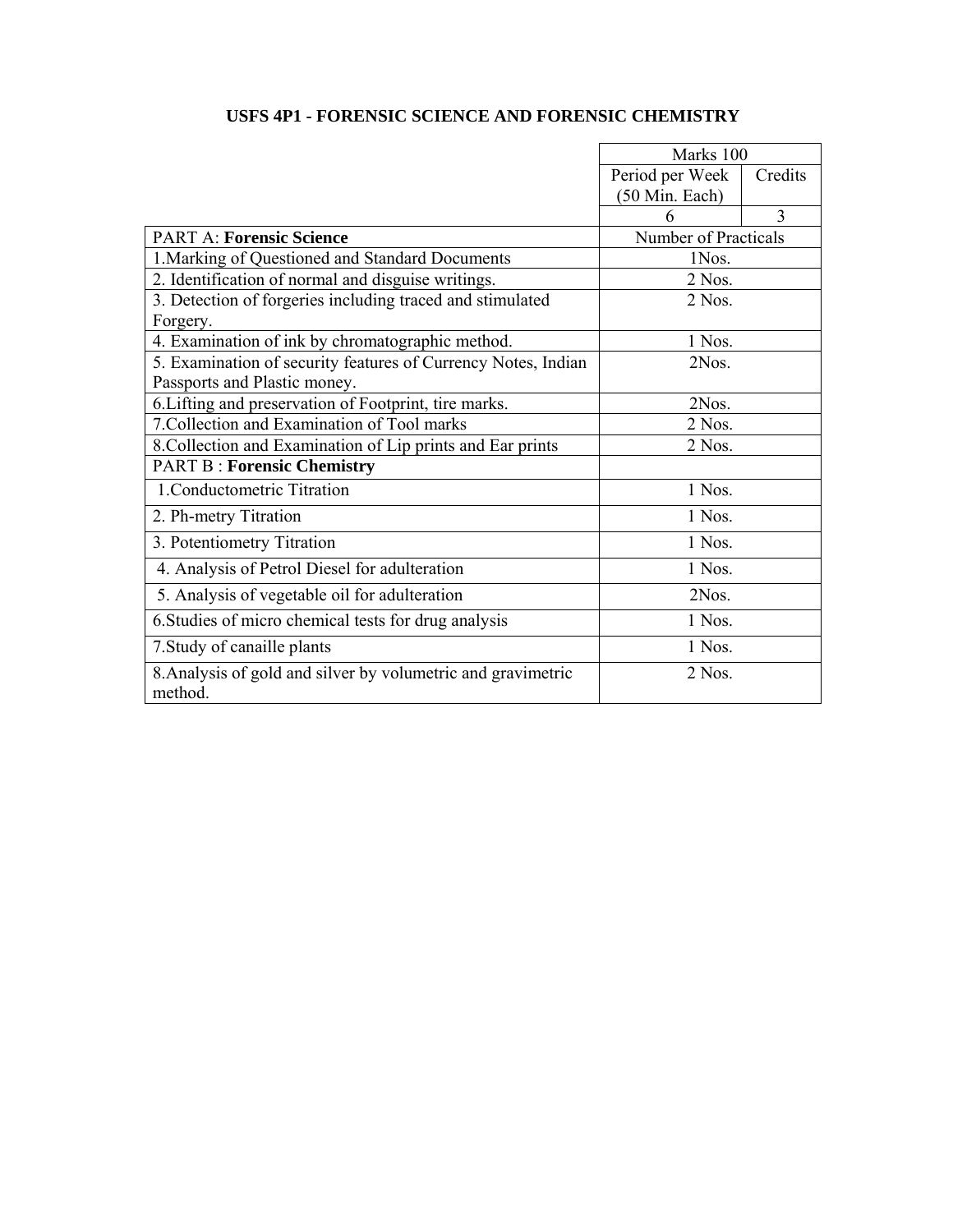## **USFS 4P2 – FORENSIC PHYSICS AND FORENSIC BIOLOGY**

|                |                                                          | Marks 100        |         |
|----------------|----------------------------------------------------------|------------------|---------|
|                |                                                          | Period per Week  | Credits |
|                |                                                          | (50 Min. Each)   |         |
|                |                                                          | 6                | 3       |
|                | <b>PART A - Forensic Physics</b>                         | <b>NUMBER OF</b> |         |
|                |                                                          | <b>LECTURES</b>  |         |
| $1_{-}$        | Segregation of Speech Sample                             | 1 Nos.           |         |
| 2.             | Thermal Analysis of given sample using DSC/TGA           | 1 Nos.           |         |
| 3.             | Gravimetric analysis (density measurement of given       | 1 Nos.           |         |
|                | sample)                                                  |                  |         |
| 4.             | Electrostatic development analyzer                       | 1 Nos.           |         |
| 5.             | Classification and measurements of bullets               | 1 Nos.           |         |
| 6.             | Study of absorption coefficient of given Sample          | 1 Nos.           |         |
| 7.             | Study of transmission coefficient of given Sample        | 1 Nos.           |         |
| 8.             | Fourier transforms                                       | 1 Nos.           |         |
|                | 9. Photosensitive relay using LDR                        | 1 Nos.           |         |
|                | <b>PART B - Forensic Biology</b>                         |                  |         |
| 1.             | Microscopic examination for spermatozoa                  | 1 Nos.           |         |
| $\overline{2}$ | Detection of Amylase activity                            | 1Nos.            |         |
|                | Starch-Iodine Assay<br>a.                                |                  |         |
| 3              | Microscopic examination of<br>Pollen grains of forensic  | 1 Nos.           |         |
| importance.    |                                                          |                  |         |
| 3              | <b>Identification of Foodstuffs</b>                      | 2 Nos.           |         |
|                | A Macroscopic Examination                                |                  |         |
|                | <b>B</b> Microscopic Examination                         |                  |         |
|                |                                                          |                  |         |
| 4              | Detection of Blood Alcohol Content                       | 1 Nos.           |         |
| 5              | Identification of Wood by Physical Examination           | 1 Nos.           |         |
| 6              | Identification Of Wood by Anatomical Features            | 1 Nos.           |         |
|                |                                                          |                  |         |
| 7              | Mounting of mouth parts $\&$ legs of Insects of forensic | 1Nos.            |         |
|                | importance.                                              |                  |         |
| 8              | Study of quadrate of Aquatic and Terrestrial habitat.    | 1Nos.            |         |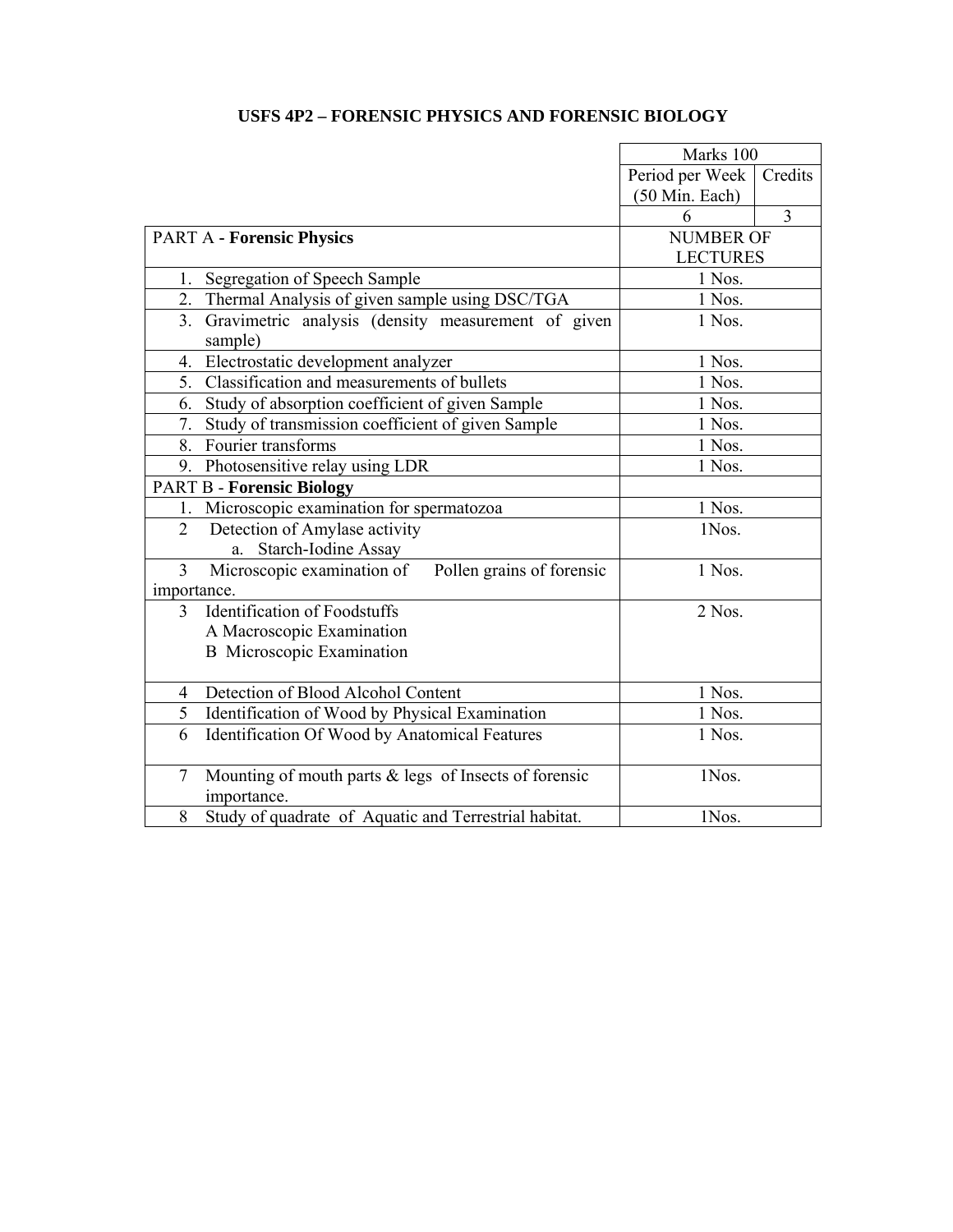### **USFS 4P3 – FORENSIC PSYCHOLOGY AND DIGITAL AND CYBER FORENSICS**

|                                                                                                             | Marks 100                           |         |
|-------------------------------------------------------------------------------------------------------------|-------------------------------------|---------|
|                                                                                                             | Period per Week<br>(50 Min. Each)   | Credits |
|                                                                                                             | 6                                   | 3       |
| <b>PART A - Forensic Psychology</b>                                                                         | <b>NUMBER OF</b><br><b>LECTURES</b> |         |
| 1. Experiment on Thinking and Problem Solving (Nine Dot<br>Problem)                                         | 4Nos.                               |         |
| Correlation Coefficient on Raven's Standard Progressive<br>2.<br>Matrices (SPM) and Abstract Reasoning (AR) | 3Nos.                               |         |
| 3 <sub>1</sub><br>Thurston's Interest Schedule                                                              | 2Nos.                               |         |
| <b>Emotional Intelligence Test</b><br>4.                                                                    | 2Nos.                               |         |
| <b>PART B - Digital and Cyber Forensics</b>                                                                 |                                     |         |
| Study of Partitions in Hard drive and deleting and forming<br>$1_{-}$<br>partitions                         | 2Nos.                               |         |
| Data Recovery, Deleted File Recovery viewing small Disk.<br>2.                                              | 2Nos.                               |         |
| Viewing small disk MBR.<br>3.                                                                               | 2Nos.                               |         |
| Use of open source tools for imaging and investigations.<br>4.                                              | 2Nos.                               |         |
| 5.<br>Demonstration of Concealment Techniques (Cryptography<br>PGP).                                        | 2Nos.                               |         |
| Demonstration of Concealment Techniques (Stegnography).<br>6.                                               | 2Nos.                               |         |
| 7.<br>Demonstration of other Concealment Techniques.                                                        | 2Nos.                               |         |
| 8.<br>Formatting NTFS and EX2, EX3.                                                                         | 2Nos.                               |         |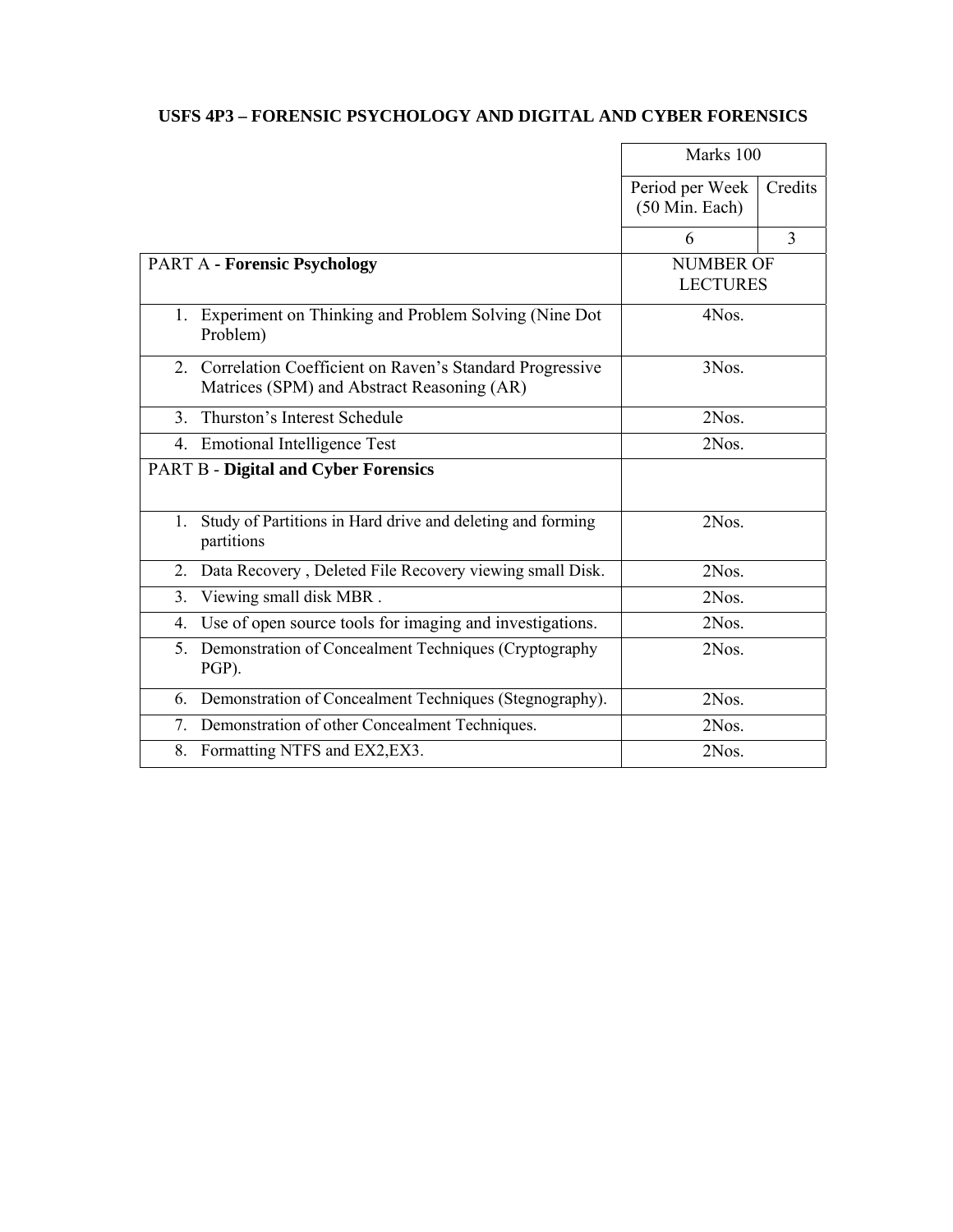### **List of Books**

#### **Advanced Forensic Science**

- 1. Introduction to Forensic Science in Crime Investigation By Dr.(Smt) Rukmani Krishnamurthy
- 2. Introduction to Criminalistics: The foundation of Forensic Science by B. J. Fisher, W.J. Tilstone, C. Woytowicz.
- 3. Henry Lee's Crime Scene Handbook By Henry C. Lee, Timonthy Palmbach
- 4. Practical Crime Scene Analysis and Reconstruction by Ross M. Gardner and Tom Bevel.
- 5. Forensic Science: An Indroduction to Scientific and Investigative Techniqes By S.H James, JJ Nordby.
- 6. Advanced Crime Scene Photography by C.D. Duncan.
- 7. Forensic Science in Court- The Role of Expert Witness by Wilson Wall.
- 8. Scientific Examination of Questioned Documents by Ordway Hilton.
- 9. Questioned Documents by Albert S. Osborn.
- 10. Suspect Documents their scientific examination By Wilson R. Harrison.
- 11. Friction Ridge Skin By James F. Cowger
- 12. Speculation in Fingerprint Identification By Chatterjee S. K.
- 13. Criminal Investigation, Practical Fingerprinting by Briges B. C.

#### **Advanced Forensic Chemistry**

- 1. Thermodynamics for Chemists by S, Glasstone
- 2. Principles f Physical Chemistry and Puri, Sharma and Pathania
- 3. Advanced Inorganic Chemistry by Madan , Malik and Tuli
- 4. Concise Inorganic Chemistry by J.D. Lee
- 5. Introduction to Forensic Science in Crime Investigation By Dr.(Smt) Rukmani Krishnamurthy
- 6. Organic Chemistry by Moris and Boyed
- 7. Heterocyclic Chemistry by Gupta and Kumar Vol I and Vol II
- 8. Insecticides with Modes of Action by I. Ishaya and D. Deghilee
- 9. Natural Products by S.V. Bhat
- 10. Instrumental Analysis by Skoog, Holler and Crouch
- 11. Practical Books:
- 12. Physical Chemistry Parcticals by J.B. Yadav
- 13. Qualitative Analysis by Vogel

#### **Advanced Forensic Physics**

- 1. Spectroscopy by H.E. White.
- 2. The Physics of Speech by D.B.Fry (Cambridge University Press).
- 3. Introduction to Forensic Science in Crime Investigation By Dr.(Smt) Rukmani Krishnamurthy
- 4. Handbook of Firearms and Ballistics Examination and Interpreting Forensic Evidence by Brain J Heard,  $2<sup>nd</sup>$  Ed. Publication: Wiley-Blackwell.
- 5. Op-Amp and liner Integrated circuits by Ramankat Gayakwad.
- 6. Op-Amp and liner Integrated circuits: by Robort Coughling and Driscoll
- 7. Electronics Communication systems: by Kennedy & Davis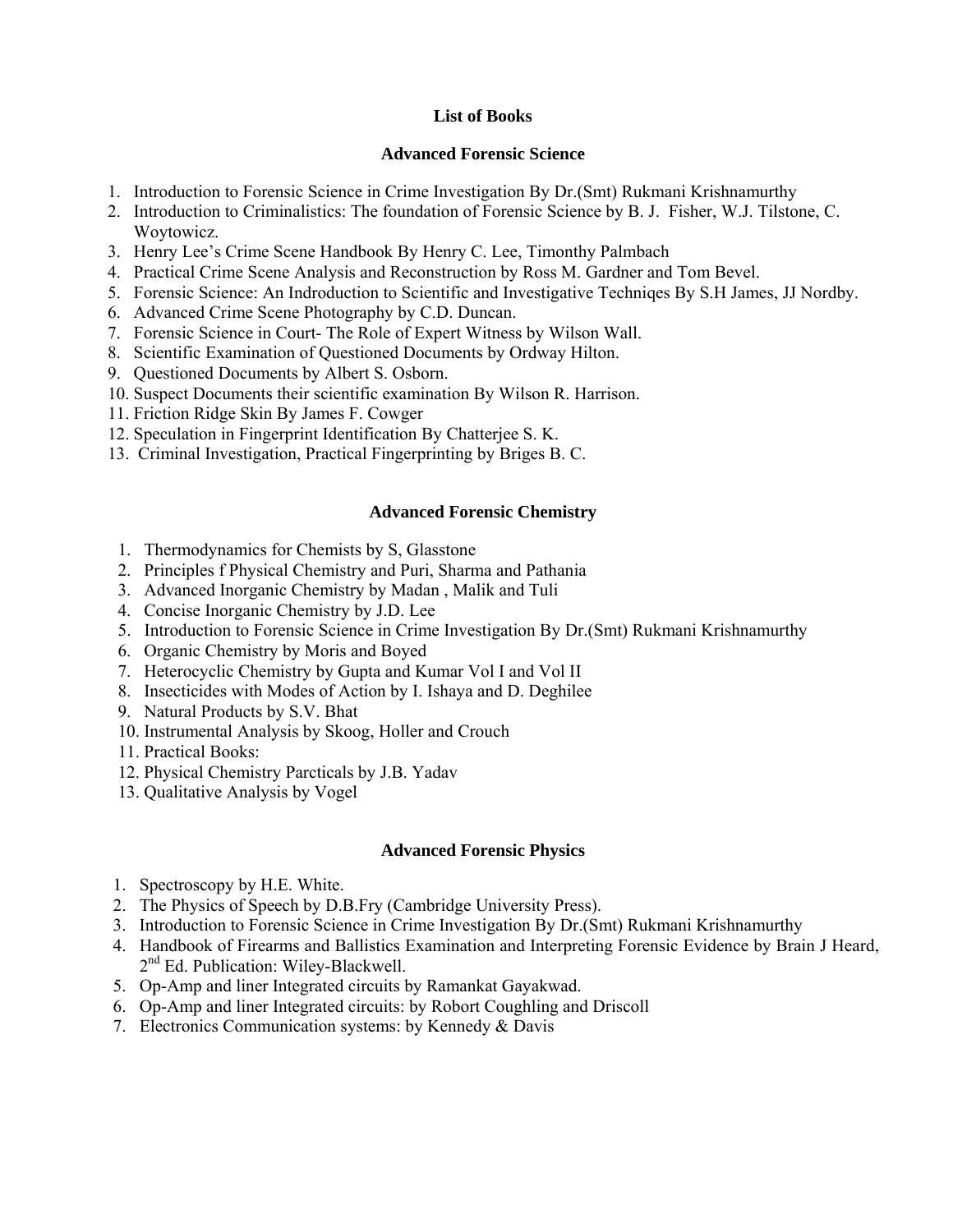#### **Advanced Forensic Biology**

- 1. Forensic Biology Richard Li
- 2. Practical Skills in Forensic Science Alan Langford, John Dean et al
- 3. Fundamentals of Forensic DNA Typing John M. Butler
- 4. Scientific & Legal Applications of Bloodstain Pattern Interpretation Stuart H. James Molecular & cell biology by Lodish.
- 5. Cell biology by Bruce Alberts
- 6. Cell by Cooper
- 7. Cell & Molecular biology by Karp
- 8. Cell Biology by C.B. Powar
- 9. Genetics by Gardner
- 10. Igenetics by Russel
- 11. Genetics by Klug et al
- 12. Genetics by Strickberger
- 13. Molecular Biology by David Friefilder
- 14. Molecular Biology by Clark
- 15. Molecular Biology of Gene by Watson
- 16. Molecular biology by T.A. Brown
- 17. Lehninger Biochemistry by Nelson & Cox
- 18. Biochemistry by Stryer
- 19. Biochemistry by Zubay
- 20. Biochemistry by Satyanarayan
- 21. Immunology by Kuby
- 22. Immunology by Riott
- 23. Immunology by Tizard
- 24. Microbiology by Prescott
- 25. Microbiology by Tortora
- 26. Microbiology by Pelzcar

### **Advanced Forensic Psychology**

- 1. Clark, H.H., & Chase, W.G.(1972) on the process of sentences against pictures. *Cognitive Psychology,* 3, 472-571.
- 2. Galotti, K.M.(2004) *Cognitive Psychology: In and out of the laboratory.* (3<sup>rd</sup> ed.) Wadsworth/ Thomson Learning.
- 3. Underwood. B.J.(1968). *Experimental Psychology: An Introduction.* NewYork: Appleton Century Croft Ltd.
- 4. Anastasi, A.& Urbina, S. (1997) *Psychological Testing*. (7<sup>th</sup> ed.) International edition, Prentice Hall International, Inc.
- 5. Garret, H.E. (1973). Statistics in Psychology and Education. (6<sup>th</sup> ed.) Bombay: Vakils, Feffer and Simons Pvt.Ltd.
- 6. Surprenant, A.M., Francis, G., & Neath, I.(2005) . *Cog lab Reader.* Thomson Wadsworth.
- 7. Criminology by Larry Siegel.
- 8. Handbook of Forensic Psychology by Dr. Vimala Veerraghavan.